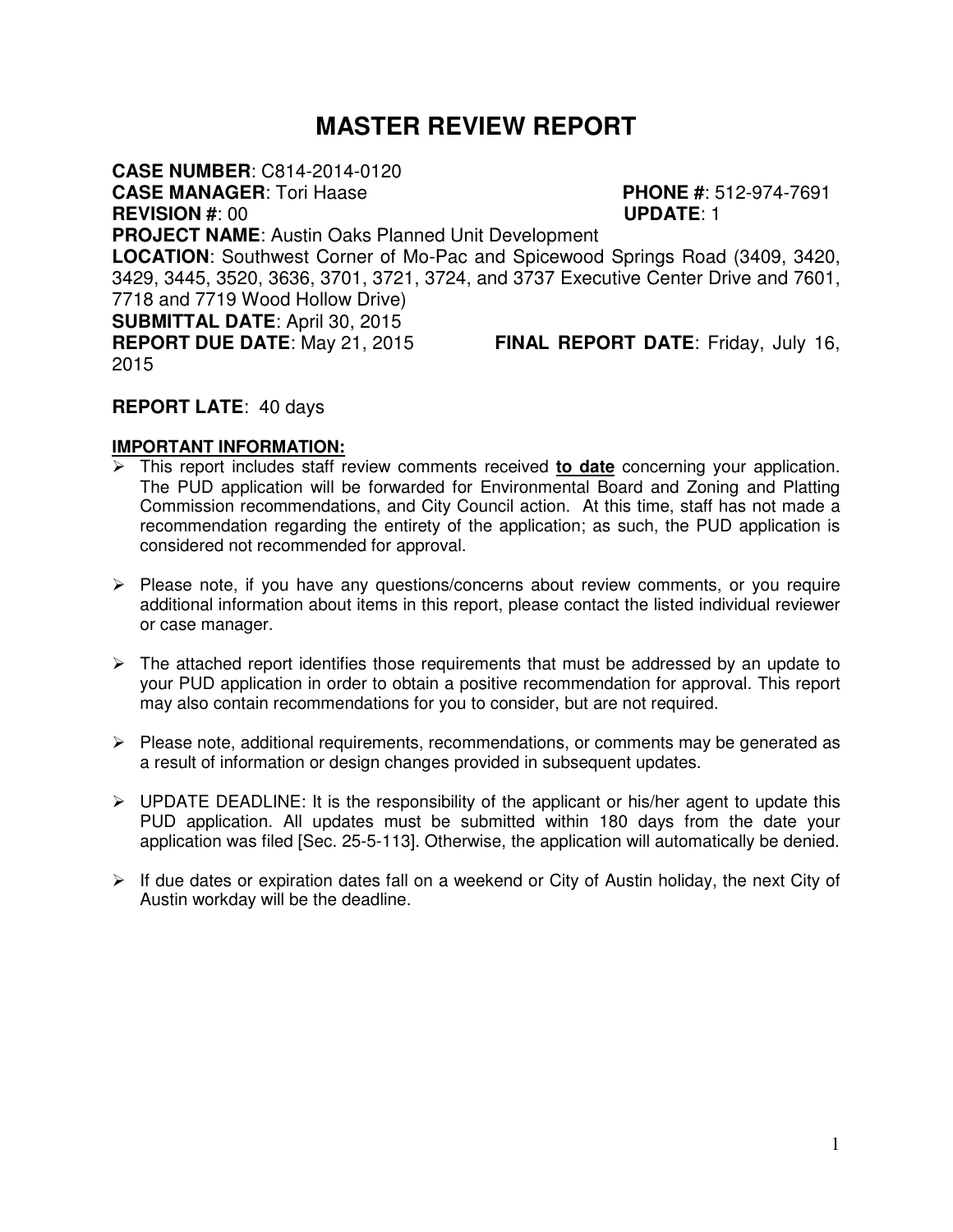# **The following Staff should receive an UPDATE#2 Packet:**

### **Development Services Department (DSD):**

LUR Supervising Engineer – Andy Linseisen Site Plan Review – Rosemary Avila, 512-974-2784 Transportation Review – Bryan Golden, 512-974-3124 Heritage Tree Review – Keith Mars, 512-974-2755 Environmental Review – Atha Phillips 512-974-6303

#### **Public Works Department (PWD):**

Bicycle Program – Nathan Wilkes, 512-974-7016

### **Planning and Zoning Department (PZD):**

Zoning Review & Case Manager – Tori Haase, 512-974-7691

#### **Watershed Protection Department (WPD):**

Wetland Biology – Andrew Clamann, 512-974-2694

#### **Parks and Recreation Department (PARD):**

PARD Planning – Marilyn Lamensdorf (Shashoua), 512-974-9372

#### **Neighborhood Housing & Community Development (NHCD):**

Javier Delgado, 512-974-3154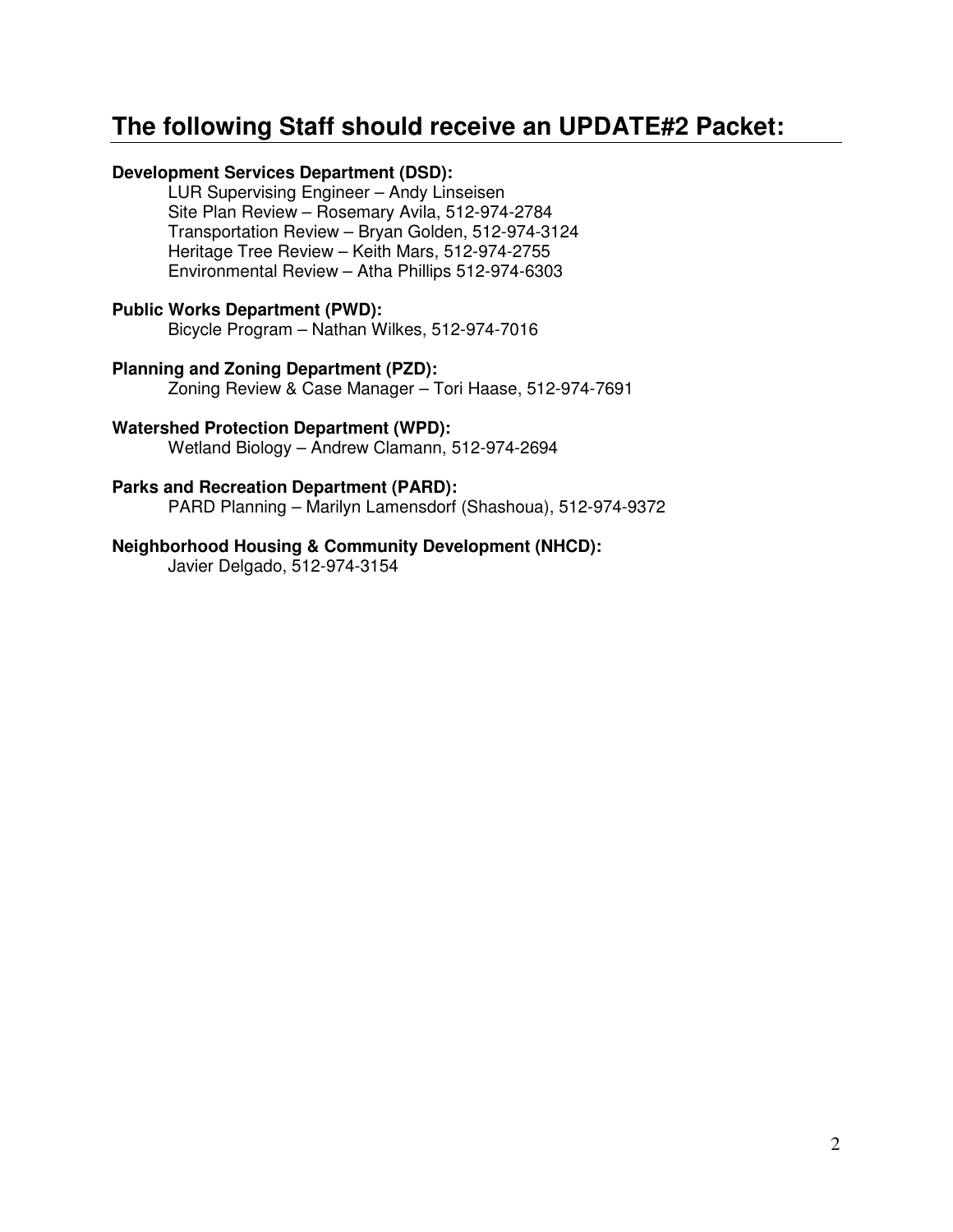# **Austin Energy Electric – David Lambert**

- 1. FYI: Any relocation of existing electric facilities shall be at developer's expense.
- 2. FYI: Ron Solbach at ph. 512-504-7145 or Ronald.solbach@austinenergy.com is the initial Austin Energy contact for electric service design.
- 3. FYI: Austin Energy's electric system maps show an underground electric duct bank that runs along the lot line between Lot 5, Koger Executive Center Unit 3 and Lot 6A, Resub of Lot 6, Koger Executive Center Unit 3.
- 4. This duct bank not only powers the building on Lot 6A but also the properties to the south across Executive Center Drive.

# **Austin Energy Green Building Program – Liana Kallivoka**

- 1. Please have the developer contact us about the proposal. **UPDATE #1: Comment cleared.**
- 2. The developer has proposed a 3 Star rating from Austin Energy Green Building to qualify for Tier 2 PUD status. Achieving a 3 Star rating on this project may be challenging. **UPDATE #1: Comment cleared.**
- 3. Speculative buildings find it difficult to achieve the full range of points available in the AEGB rating system because many energy efficiency, water conservation and IEQ measures depend on the tenant finish-out package. All such points need to be incorporated in a Tenant Lease Agreement, and a protocol must be established for review and verification of tenant compliance. These tenant requirements may limit the ability of speculative buildings to achieve higher level ratings.

### **UPDATE #1: Comment cleared.**

4. Austin Energy Green Building strongly recommends that the development team contact Liana Kallivoka, the Commercial Green Building Supervisor to discuss the opportunities and difficulties associated with pursuing a 3 Star rating on this site before committing the project to that level of sustainability.

### **UPDATE #1: Comment cleared.**

- 5. The acceptable wording for the green building requirement is: Development of the property shall comply with the requirements of the Austin Energy Green Building (AEGB) multifamily, single family or commercial rating system for a minimum two (three)-star rating. Certification from AEGB shall be based on the version of the rating system in effect at the time ratings applications are submitted for individual buildings. **UPDATE #1: Comment cleared.**
- 6. Under Exhibit D-9, 7, Alternative Transportation the electric vehicle charging needs to be more explicit. Our preferred language is. The project will provide 40 public dedicated spaces and charging infrastructure for electric vehicle charging within the project. A minimum of 25% of the charging infrastructure will be level 2 (240v) and participate in Austin Energy's Plug-In EVerywhere™ network. The remaining spaces can provide electric service via level 1 (120v) ruggedized outlets. **UPDATE #1: Comment cleared.**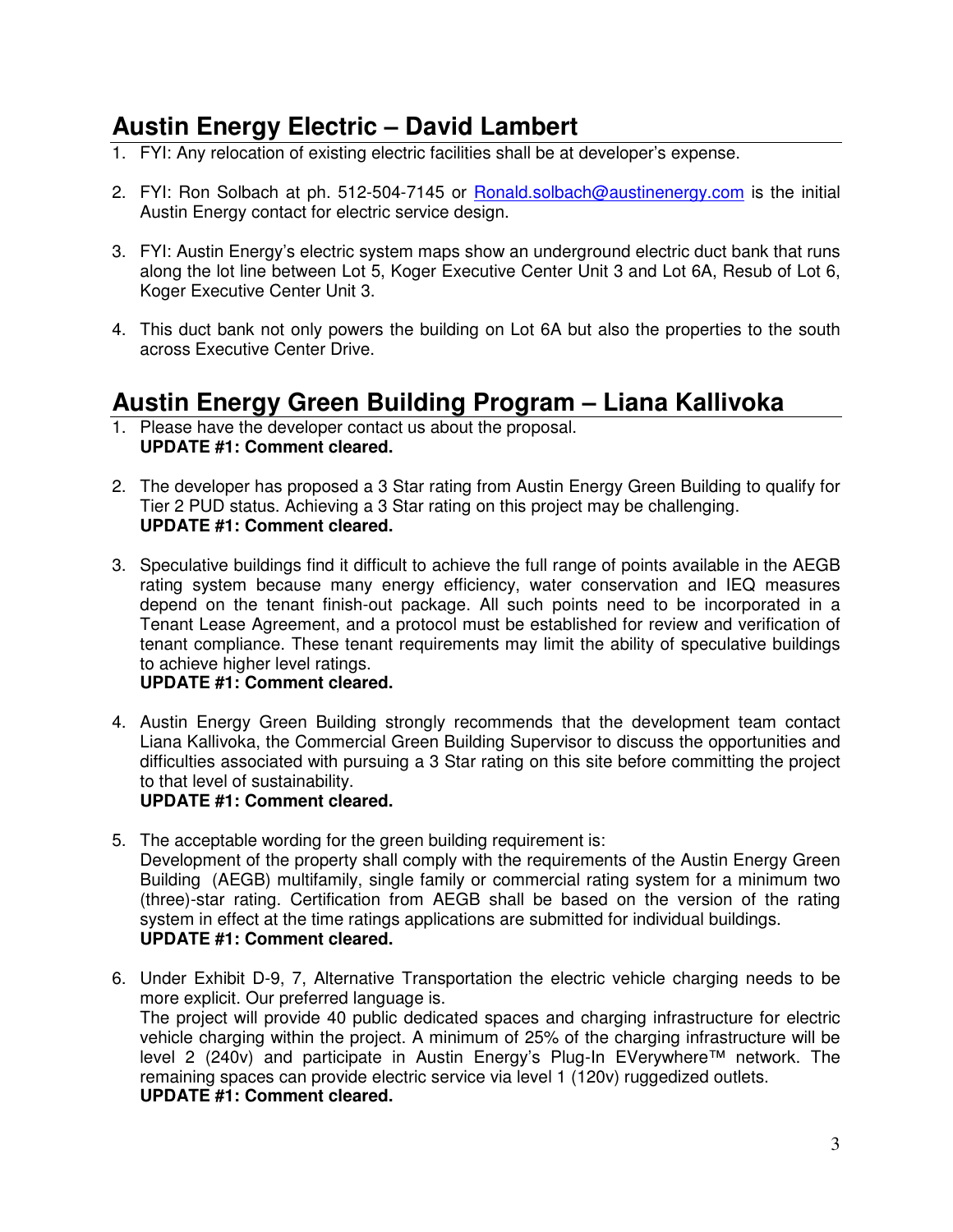# **Austin Independent School District – Beth Wilson**

An educational impact statement is required. Due to the lack of information provided, AISD staff cannot complete the impact statement at this time. Please provide additional information as to the residential component of this proposal.

### **UPDATE#1: See Attachment A.**

# **Neighborhood Housing & Community Development – Javier Delgado**

10% of the residential units should serve households at 80% MFI or below. Long term affordability will be secured via a re-sale restrictive covenant giving the Austin Housing Finance Corp. first right of refusal.

**UPDATE#1: Per Section 2.5.2.A, provide a summary of the prevailing MFI's in the Vicinity of the PUD. Please use the link to find MFI information:** 

http://factfinder.census.gov/faces/nav/isf/pages/community\_facts.xhtml

# **PARD Planning – Marilyn Shashoua**

- 1. Demonstrate compliance with Tier 1 requirements for Open Space as required in Section 2.3.1.C Provide easy estimate breakout/comparison for open space, including breakouts for each PUD category, i.e. residential, commercial percentages and acreages. (Sheet 1) **UPDATE#1: Comment cleared.**
- 2. Remove from open space acreage calculations any land encumbered or proposed to be encumbered by easements or rights-of-way or any other encumbrances that would restrict development. Water quality features must be designed as an amenity to be counted toward open space in accordance with 2.3.1 Tier One Requirements for PUDs:

All PUDs must:

C. provide a total amount of open space that equals or exceeds 10 percent of the residential tracts, 15 percent of the industrial tracts, and 20 percent of the nonresidential tracts within the PUD, except that:

1. a detention or filtration area is excluded from the calculation unless it is designed and maintained as an amenity; and

2. the required percentage of open space may be reduced for urban property with characteristics that make open space infeasible if other community benefits are provided

**UPDATE#1: Comment cleared.**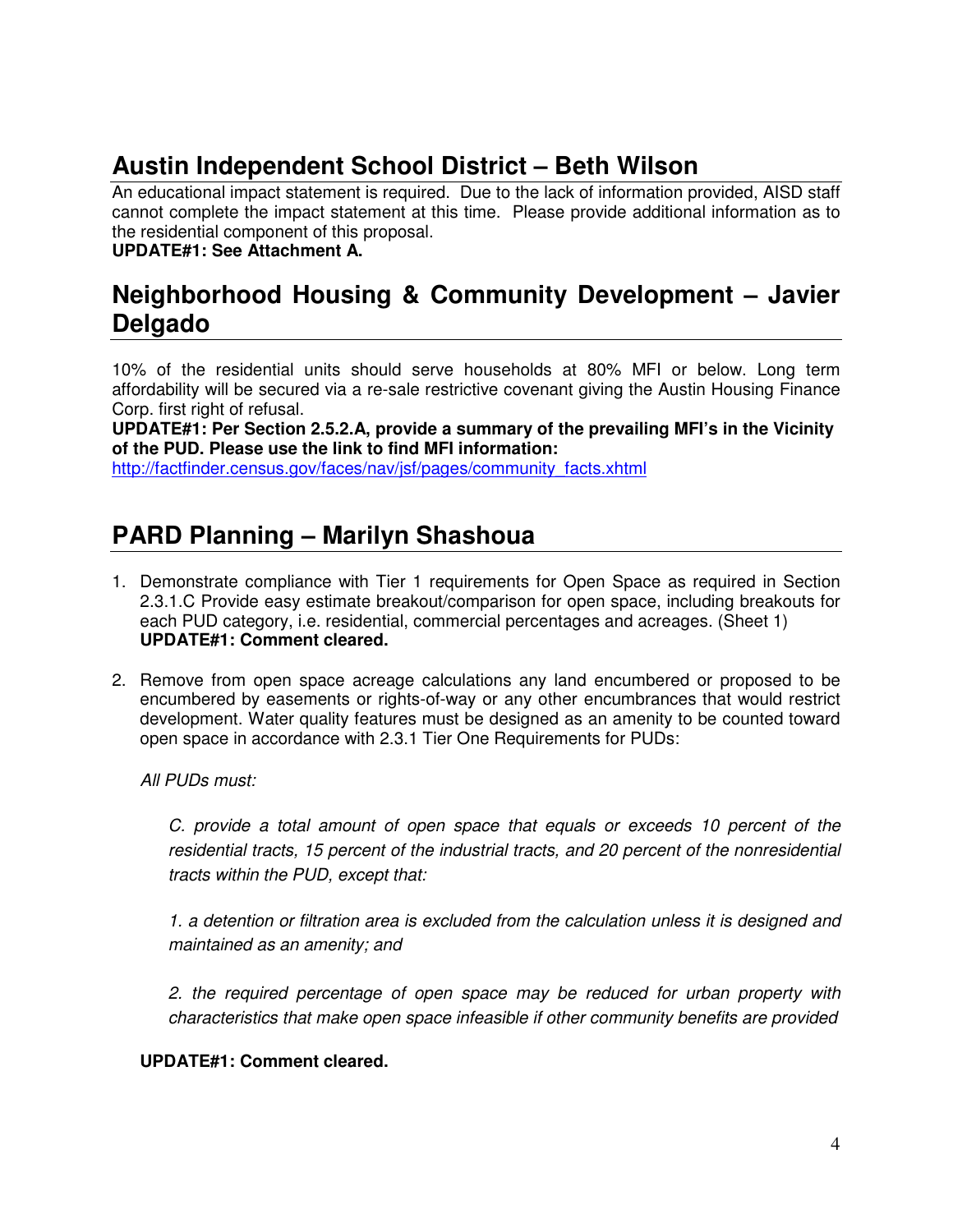FYI: The parkland dedication fee of \$650/dwelling unit is required [25-1-601] and must be paid before any site plan or subdivision may be approved [25-1-605(B)].

#### **UPDATE#1: –NEW COMMENTS:**

3. Add the 4.1-acre private park requirement to Sheet 2, PUD notes.

# **PDRD Comprehensive Planning Review - Kathleen Fox**

The proposed project is located in the Anderson Land Station neighborhood center on the Imagine Austin Growth Concept Map. Unlike more detailed small-area plan maps, the Growth Concept Map provides broad direction for future growth and is not parcel specific.

Activity centers are areas identified on the Growth Concept Map where an increased concentration of people, jobs, businesses, and services will be located. There are three types of activity centers—regional, town, and neighborhood.

Neighborhood centers are defined as the smallest and least intense of the three types of activity centers outlined in the Growth Concept Map. Of the three, these will have a more local focus. Businesses and services—doctors and dentists, shops, branch libraries, dry cleaners, hair salons, coffee shops, restaurants, and other small and local businesses—will generally serve the center and surrounding neighborhoods. For more detailed information on neighborhood centers, see p. 105 of the plan.

The proposed project is out of scale with the definition of neighborhood centers, as well as other designated neighborhood centers on the Growth Concept Map.

# **Drainage Engineering Review - Benny Ho**

RELEASE OF THIS APPLICATION DOES NOT CONSTITUTE A VERIFICATION OF ALL DATA, INFORMATION, AND CALCULATIONS SUPPLIED BY THE APPLICANT. THE ENGINEER OF RECORD IS SOLELY RESPONSIBLE FOR THE COMPLETENESS, ACCURACY, AND ADEQUACY OF HIS/HER SUBMITTAL, WHETHER OR NOT THE APPLICATION IS REVIEWED FOR CODE COMPLIANCE BY CITY ENGINEERS.

This site is located at 3429 Executive Center Drive in the Shoal Creek Watershed, which is classified as an Urban Watershed.

DE1. There is no outstanding drainage engineering related issue.

#### **UPDATE #0: All drainage engineering comments are cleared.**

# **Environmental Review - Atha Phillips**

1. Please provide an Environmental Assessment to the Environmental Reviewer. This could create additional impediments to development. Additional comments from the COA ERM hydrogelogist and wetland staff may be generated once this information is received.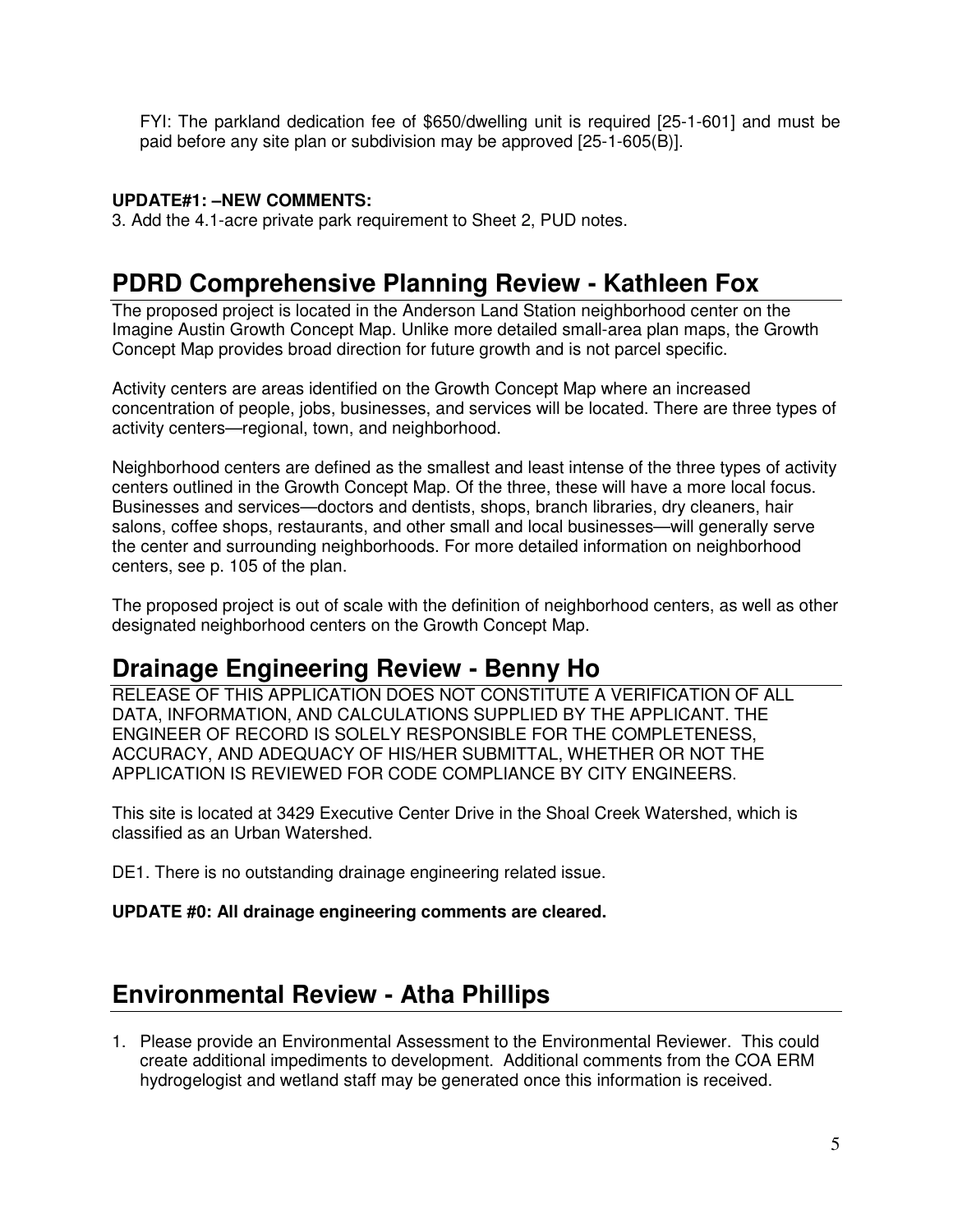- **UPDATE#1: Currently, the applicant's ERI is missing some features that have been identified by staff. Specifically, a large wetland located just east of Wood Hollow Drive, please reference the City of Austin GIS or call staff for clarification. Additionally, the ERI identifies wetlands that are not showing up on the Land Use Plan. Please update the Land Use Plan accordingly. Please provide an updated ERI with the next submittal.**
- 2. Please show all the critical environmental features (CEFs) such as wetlands, rimrocks and springs, and their associated buffer setback on the land use plan.

### **UPDATE#1: Please show the standard buffers for all wetlands identified in the ERI and others identified by staff. If a buffer reduction is requested, please identify the request and update the Summary of Environmental Superiority and reference EV 14.**

3. Please also indicate the COA fully developed 100 yr. floodplain on the land use plan. Please provide an exhibit including a development plan with accompanying drainage area map for the areas draining to the tributaries in this section. This should include all current code the waterway setbacks and those proposed per the proposed PUD regulations for waterways with acreage of 64 acres and greater. These setbacks are based on the COA fully developed 100yr floodplain and those limits should also be indicated.

#### **UPDATE#1: Please include the entire Floodplain within either a park or open space designation.**

4. Any environmental variances to current code should be requested as exceptions within the proposed PUD. Please list those exceptions and provide explanations for the overall superiority of the PUD in relations to these exceptions. Additional comments may be generated.

### **UPDATE#1: In the comment response, the applicant stated that no Environmental Variances were being sought but showed a modified CEF buffer of 25' instead of the standard 150' buffer outlined in code on the Land Use Plan. Please adjust the buffer to 150' or request a variance. Please show the correct and the proposed buffers on the next submittal.**

- 5. Please provide a side-by-side analysis of how the proposed PUD compares to current code, including how this affects developable acreage. Also, indicate how the PUD plans to provide overall environmental superiority over current code. **UPDATE#1: Comment cleared.**
- 6. This comment is pending approval of the ERI and CEF issues with the ERM section. Additional comments from ERM will need to be addressed. **UPDATE#1: Comment pending correction of ERI.**
- 7. Please further clarify and explain how this PUD will provide superior environmental advantages over conventional zoning. **UPDATE#1: Comment cleared.**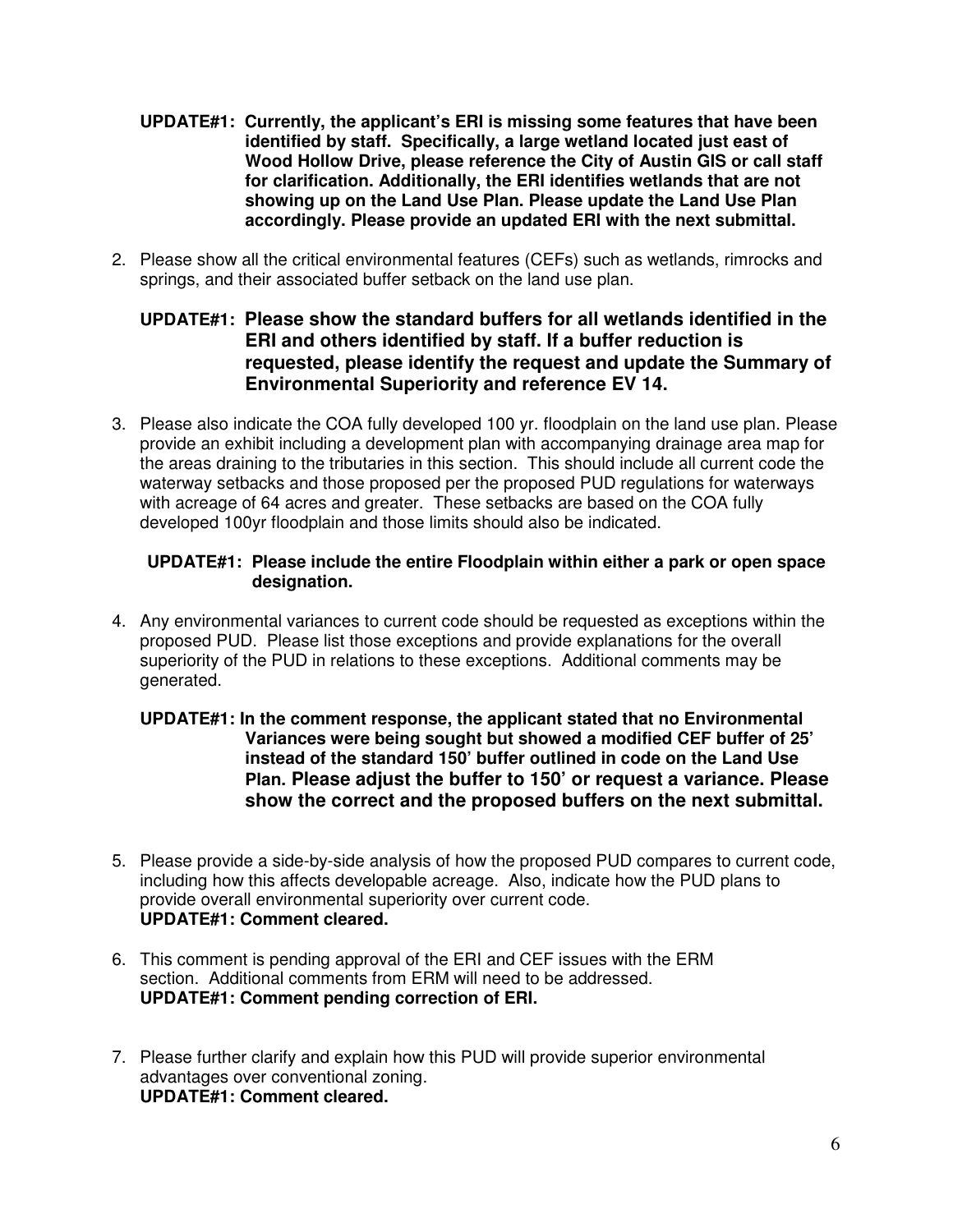- 8. Remove Note #15 from the PUD NOTES located on Sheet 2. **UPDATE#1: Comment cleared.**
- 9. Please reconcile notes found in Tier II Requirement #2 and PUD NOTES on Sheet 2 #14, so that the language is consistent. **UPDATE#1: Comment cleared.**
- 10. In Note 9 of the PUD notes. Please clarify this note by stating how much you plan to exceed the requirements. **UPDATE#1: Please identify if cut and fill variances will be required.**
- 11. Please go through the land development code 25-2 and 25-8 and speak to each item listed. We must know specifically what items you are trying to modify and which items you plan to be superior. **UPDATE#1: Comment cleared.**
- 12. A general proposed development exhibit that calls out open space areas and addresses tree protection would also be helpful.

#### **UPDATE#1: Please provide a tree plan that shows trees proposed to be removed and saved.**

### **UPDATE#1: –NEW COMMENTS:**

13. Please specify how the garages will be constructed. Due to the geological nature of the site, staff would ask that no more than 4' of cut within 300' of the Spicewood Springs POS and no more than 8' beyond the 300' buffer.

# **Fire Department Review - Cora Urgena**

1. Fire department access roads, fire hydrant spacing and the required fire flow must comply with IFC and will be verified when the site plans for construction are submitted.

# **UPDATE#0: APPROVED WITH COMMENTS**

# **Flood Plain Review - David Marquez**

No comments

# **Heritage Tree Review - Keith Mars**

1. It does not appear a proposed PUD requirement is an exemption or modification of the Heritage Tree Ordinance. However, the tier compliance letter states that the design will preserve a very high percentage of protected and heritage trees. We should identify during the PUD process if heritage tree variances will be requested.

**UPDATE#1: It appears administrative variances will be necessary. And it appears granting of these administrative variances is being requested as part of the PUD. Is that correct? Review of the preservation/mitigation rates and an assessment of the heritage trees proposed for removal are currently under review. I suggest establishing a meeting with appropriate staff to discuss overall environmental**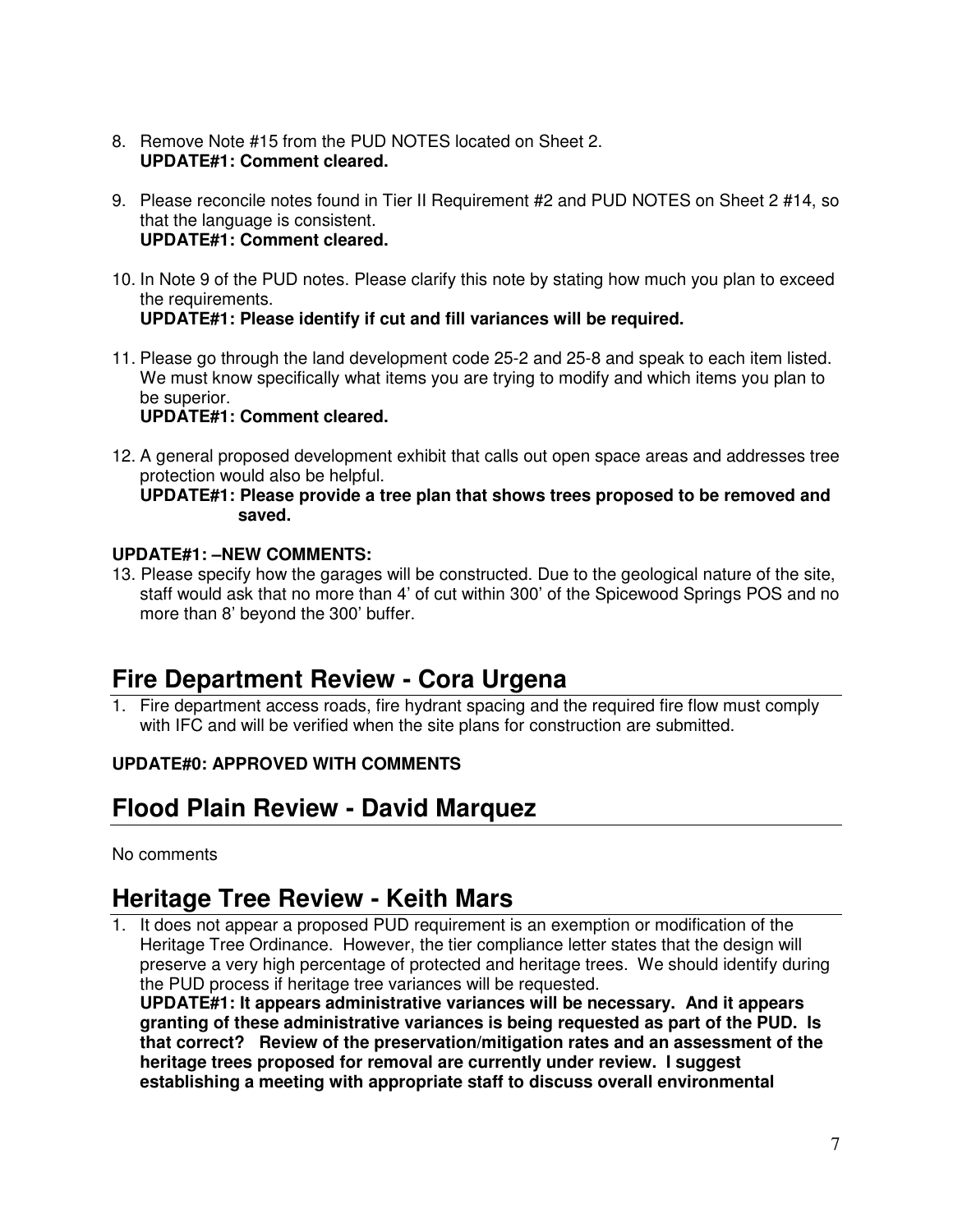**superiority. I don't understand the "tree numbers \_\_ and \_\_\_ must be replaced in either Area A or Area G".** 

2. Please provide a tree survey. If possible, please provide a conceptual preservation/removal table to determine the extent of trees to be preserved. **UPDATE#1: An assessment of the heritage trees proposed for removal is currently under review.** 

# **Site Plan Review – Rosemary Avila**

- 1. Please clarify #7 on Tier 1 requirements. Civic space will not exceed 1,500 sq ft. Is that going to be adequate? **UPDATE#1: Comment cleared.**
- 2. Please label the base zoning or sita data table for each area. **UPDATE#1: Comment cleared.**
- 3. Are you planning on complying with Subchapter E? **UPDATE#1: Comment cleared.**
- 4. Label the open space, prove that there will be 20% as stated in the Tier 1 requirements. **UPDATE#1: Comment cleared.**
- 5. Please clarify if you are requesting for AEC for the whole site or not. **UPDATE#1: Comment cleared.**
- 6. Provide compatibility cross-section along Hart Lane and Spicewood Springs Rd to prove compatibility. **UPDATE#1: Please indicate if any landscaping is going to be provided in lieu of compatibility.**
- 7. Please provide a more specific site development chart that shows more of a breakdown. **UPDATE#1: Comment cleared.**
- 8. FYI- Cocktail Lounges require a Conditional Use Permit. **UPDATE#1: Please explain if the amount of square footage will have a limitation for cocktail lounge use.**

# **Transportation Review - Bryan Golden**

### **TIER 1 REQUIREMENTS (Division 5. Planned Unit Developments)**

1. Requirement #2: PUD Note #1- Remove part "D" of note. On-street parking will be determined on a per project basis at site plan review. Please add note that parking structures will have minimal visual presence from neighborhood property owners and public ROW, through use of architectural elements and screening. **UPDATE#1: Please note on-street parking and surface parking are separate. On-street parking will be subject to approval from Austin Transportation Department. Surface**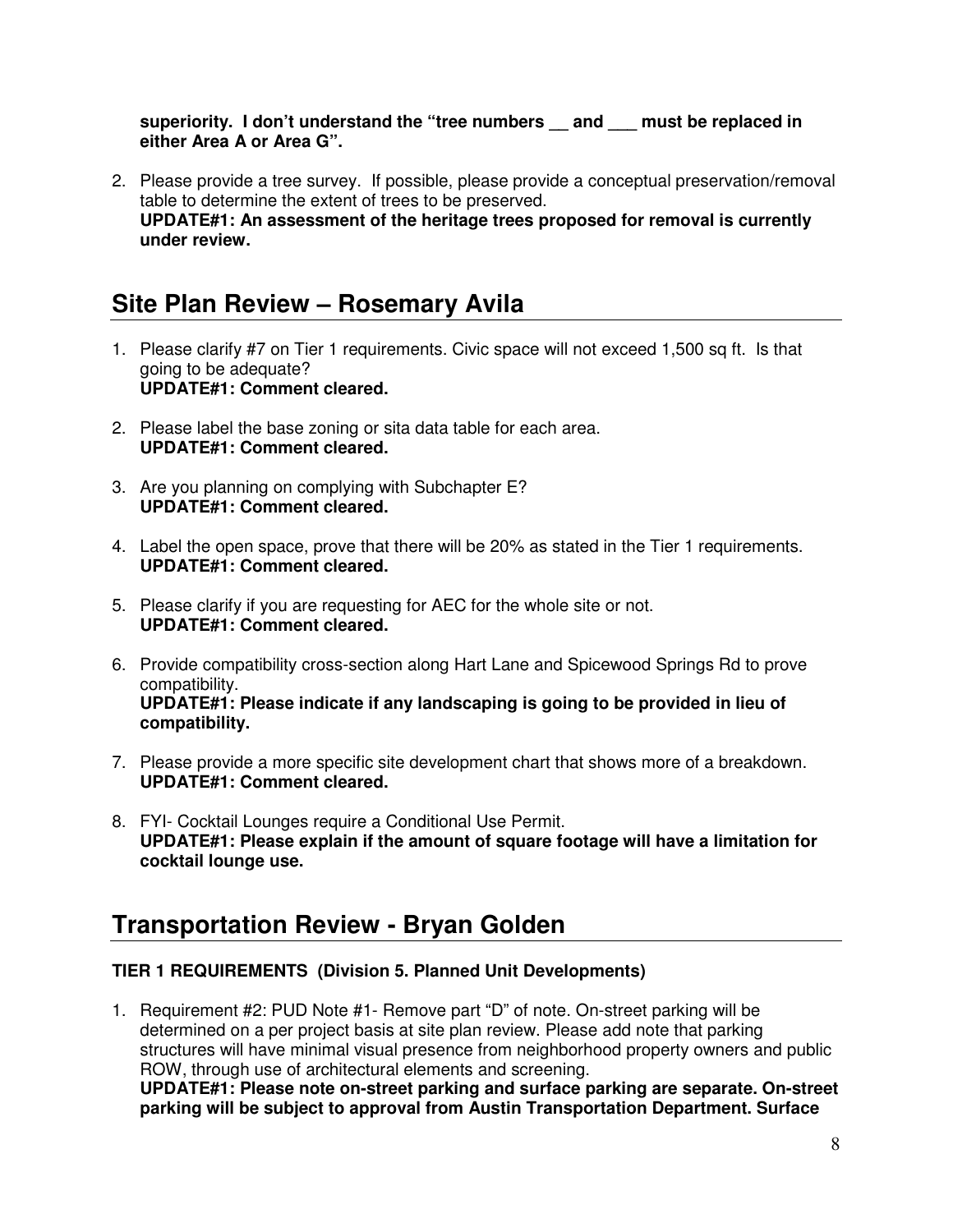#### **parking and loading shall be limited and determined at the time of site plan and shall not exist along public ROW frontage.**

2. Requirement#2: PUD Note #19- Bicycle and pedestrian facilities and road cross section will be reviewed by Austin Transportation Department. Associated comments may follow. Pedestrian connection (mid block) from Executive Center Drive through "Area A" to Spicewood Springs Road is recommended.

**UPDATE#1: Note that 7' min clear zones and 8' min planting zones are required on all streets and where ROW cannot accommodate both, sidewalk shall extend into property with sidewalk easement.** 

- **Provide a pedestrian/bicycle easement at midblock of "Area A" from Executive Center Drive to Spicewood Springs Road with crosswalk improvements to Ceberry Drive.**
- 3. Requirement #9: Mitigate adverse cumulative transportation impacts with sidewalks, trails, and roadways (2.3.1). Bike and Trails will review PUD and may provide additional recommendations. Please consult with Capital Metro regarding the need for additional mass transit (bus) stop(s) and Austin Transportation Department regarding any requirements of the "High Capacity Transit Stop"; provide results of consults.

**UPDATE#1: Please update Note #46 to read "a publicly accessible hiking trail, in a dedicated public easement, throughout the project."**

- **Provide a pedestrian/bicycle easement at midblock of "Area A" from Executive Center Drive to Spicewood Springs Road with crosswalk improvements to Ceberry Drive.**
- 4. Requirement #10: PUD Note #11 Gated roadways are prohibited (2.3.1) Please add driveways equipped with controlled access gates must provide a minimum of 40 feet of storage space measured from the gate to the street property line. Additional storage space may be required if a TIA or traffic study warrants. If the entry drive is from an arterial street, the applicant may also be required to provide a means for a vehicle to turnaround and exit the driveway without backing into the street, in case the gate is closed and access is denied [TCM, 9.5.0 #2; 9.3.0 #3; TCM, 5.1.0].

**UPDATE#1: Revise the #9 note accordingly: "Gated roadways within the PUD are prohibited. Additionally, private resident or commercial parking area may be secured by a gate only with 40' or more of vehicle storage space between the gate and the street property line. Gated driveways are not permitted on arterial roads."** 

- 5. Compliance with Chapter 25-2, Subchapter E will be required (2.3.2(A)). **UPDATE#1: Add to note #10 "…and along southern edge of Spicewood Springs Road unless topographic conditions prohibit."**
- 6. Requirement #2 (Additional PUD Mixed Use requirements): PUD Note #12- This proposal is within the urban roadway boundary, therefore all sidewalks must comply with CoreTransit Corridors: Sidewalks and Building Placement; Section 2.2.2, Subchapter E, Chapter 25-2 (2.3.2(B)) Add southern edge of Spicewood Springs to note where Subchapter E comments will be required and note that sidewalks along Mopac will require TxDOT approval.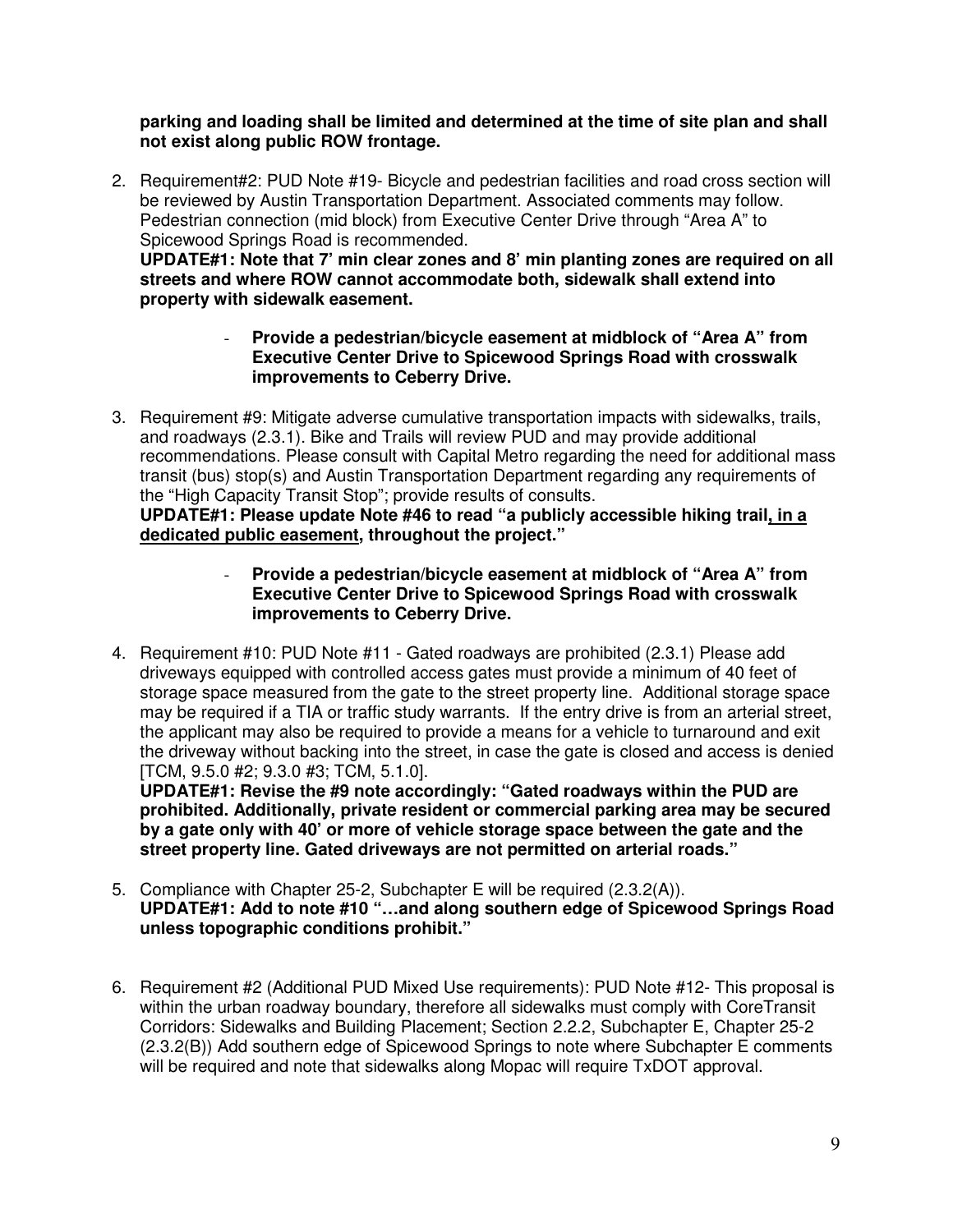**UPDATE#1: Add to note #10 "…and along southern edge of Spicewood Springs Road unless topographic conditions prohibit. Pedestrian hiking trail will be provided along Mopac frontage road, and sidewalks along Mopac will require TxDOT approval."** 

### **TIER 2 REQUIREMENTS (Division 5. Planned Unit Developments)**

- 7. Requirement #7: PUD Note #19,24 Please specify how above-code level bicycle parking will be met **UPDATE#1: 318 minimum or 10% minimum of Appendix A?**
- 8. Requirement #9: PUD Note #9- Must comply with requirement. Alternative configurations may be considered. **UPDATE#1: Add a note to the PUD showing how this requirement is to be addressed.**
- 9. Requirement #12: PUD Note #22- Provide for accessibility for persons with disabilities to a degree exceeding applicable legal requirements. Accessible dwelling units apply to Affordable/Smart Housing requirements only. Specify transportation based accessibility. **UPDATE#1: Recommend: All buildings shall have ADA accessible routes from public ROW and 2% accessible units for residential developments. Any public amenity must provide accessible parking and all developments shall adhere to LDC 25-6-475; CABO/ANSI parking requirements.**

### **ZONING**

- 10. The Austin Metropolitan Area Transportation Plan calls for 140 feet of right-of-way for Spicewood Springs Road. If the requested zoning is granted for this site, then 70 feet of right-of-way from the existing centerline should be dedicated for Spicewood Springs according to the Transportation Plan. [LDC, Sec. 25-6-51 and 25-6-55].
- 11. Additional right-of-way may be required at the time of subdivision and/or site plan.
- 12. A traffic impact analysis is required and has been received. Additional right-of-way, participation in roadway improvements, or limitations on development intensity may be recommended based on review of the TIA. [LDC, Sec. 25-6-142].

#### **\* \* \* TIA comments will be provided in a separate memo \* \* \*** .

| <b>Name</b>                         | <b>ROW</b> | <b>Pavement</b> | <b>Classification</b> | <b>Sidewalks</b> | <b>Bike</b><br>Route | <b>Capital</b><br><b>Metro</b> |
|-------------------------------------|------------|-----------------|-----------------------|------------------|----------------------|--------------------------------|
| Loop $1/$<br>Mopac                  | 400'       | 380             | Freeway               | Yes              | No                   | Yes                            |
| Spicewood<br>Springs                | 118'-140'  | 82'             | Arterial              | Yes              | No                   | <b>No</b>                      |
| Executive<br>Center<br><b>Drive</b> | 70'        | 30'             | Collector             | Yes              | No                   | No                             |
| Wood<br>Hollow                      | 70'-80'    | 40'             | Collector             | Yes              | No                   | Yes                            |

13. Existing Street Characteristics: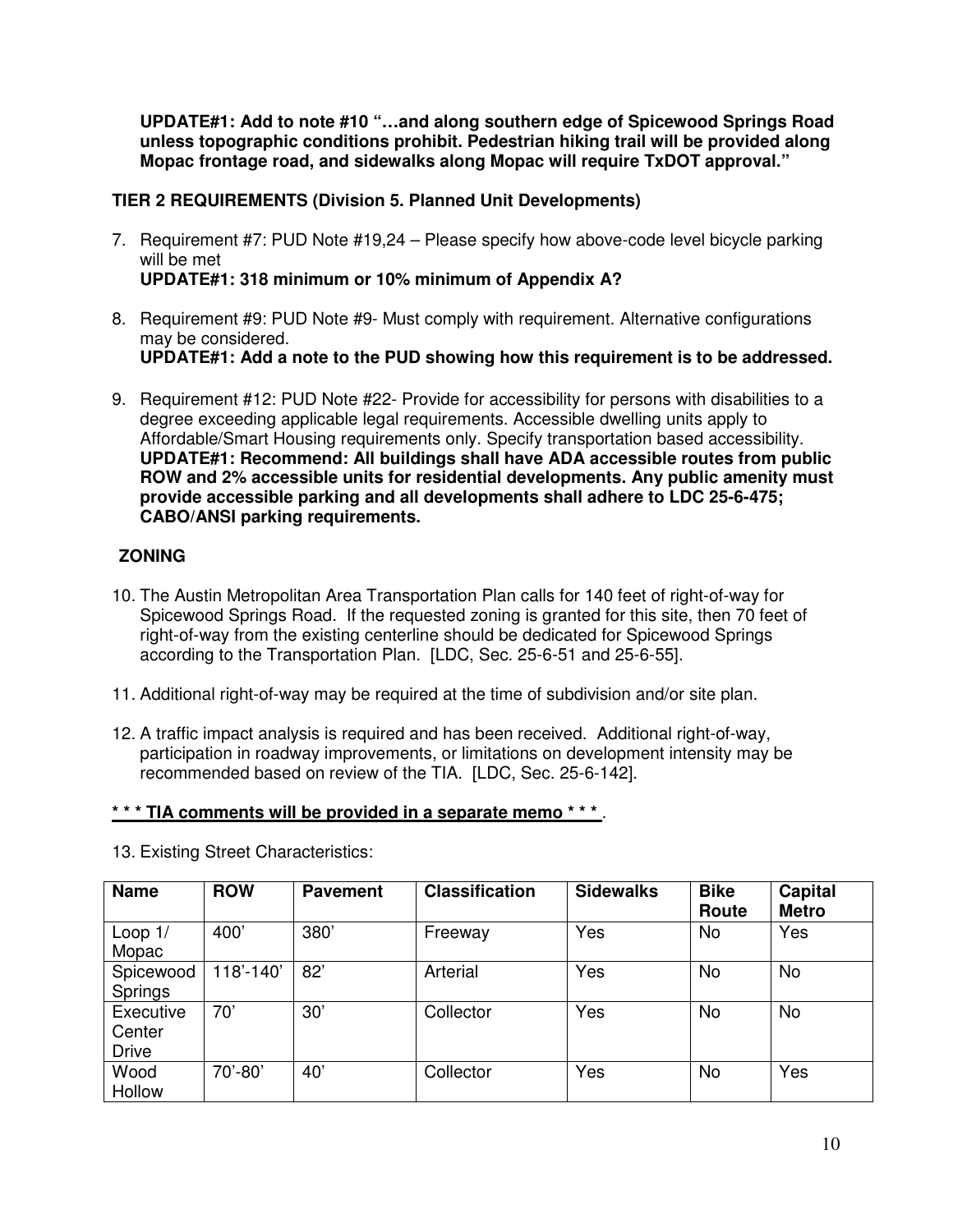| $\overline{\phantom{a}}$<br><b>Drive</b> |    |                 |             |     |     |     |
|------------------------------------------|----|-----------------|-------------|-----|-----|-----|
| lar<br>∟ane                              | 70 | 40 <sup>°</sup> | ப⊖∈<br>ator | Yes | Yes | Yes |

# **PDRD Water Quality Review - Benny Ho**

RELEASE OF THIS APPLICATION DOES NOT CONSTITUTE A VERIFICATION OF ALL DATA, INFORMATION, AND CALCULATIONS SUPPLIED BY THE APPLICANT. THE ENGINEER OF RECORD IS SOLELY RESPONSIBLE FOR THE COMPLETENESS, ACCURACY, AND ADEQUACY OF HIS/HER SUBMITTAL, WHETHER OR NOT THE APPLICATION IS REVIEWED FOR CODE COMPLIANCE BY CITY ENGINEERS.

This site is located at 3429 Executive Center Drive in the Shoal Creek Watershed, which is classified as an Urban Watershed.

WQ1 FYI., Redevelopment impervious cover exceeding 8,000 sf requires water quality control meeting the current water quality standard. It is therefore not considered to be superiority.

**UPDATE#0:** All water quality comments are cleared.

# **PDRD Austin Water Utility Review - Bradley Barron**

FYI: The landowner intends to serve the site with City of Austin water and wastewater utilities. The landowner, at own expense, will be responsible for providing any water and wastewater utility improvements, offsite main extensions, water or wastewater easements, utility relocations and/or abandonments required by the proposed land uses. It is recommended that Service Extension Requests be submitted to the Austin Water Utility at the early stages of project planning. Water and wastewater utility plans must be reviewed and approved by the Austin Water Utility in compliance with Texas Commission of Environmental rules and regulations, the City's Utility Criteria Manual and suitability for operation and maintenance. All water and wastewater construction must be inspected by the City of Austin. The landowner must pay the City inspection fees with the utility construction. The landowner must pay the tap and impact fee once the landowner makes an application for a City of Austin water and wastewater utility tap permit.

Typical water system operating pressures in the area are above 65 psi. Pressure reducing valves reducing the pressure to 65 psi (552 kPa) or less to water outlets in buildings shall be installed in accordance with the plumbing code.

All AWU infrastructure and appurtenances must meet all TCEQ separation criteria. Additionally AWU must have adequate accessibility to safely construct, maintain, and repair all public infrastructure. Rules & guidelines include:

- 1. A minimum separation distance of 5 feet from all other utilities (measured outside of pipe to outside of pipe) and AWU infrastructure;
- 2. A minimum separation distance of 5 feet from trees and must have root barrier systems installed when within 7.5 feet;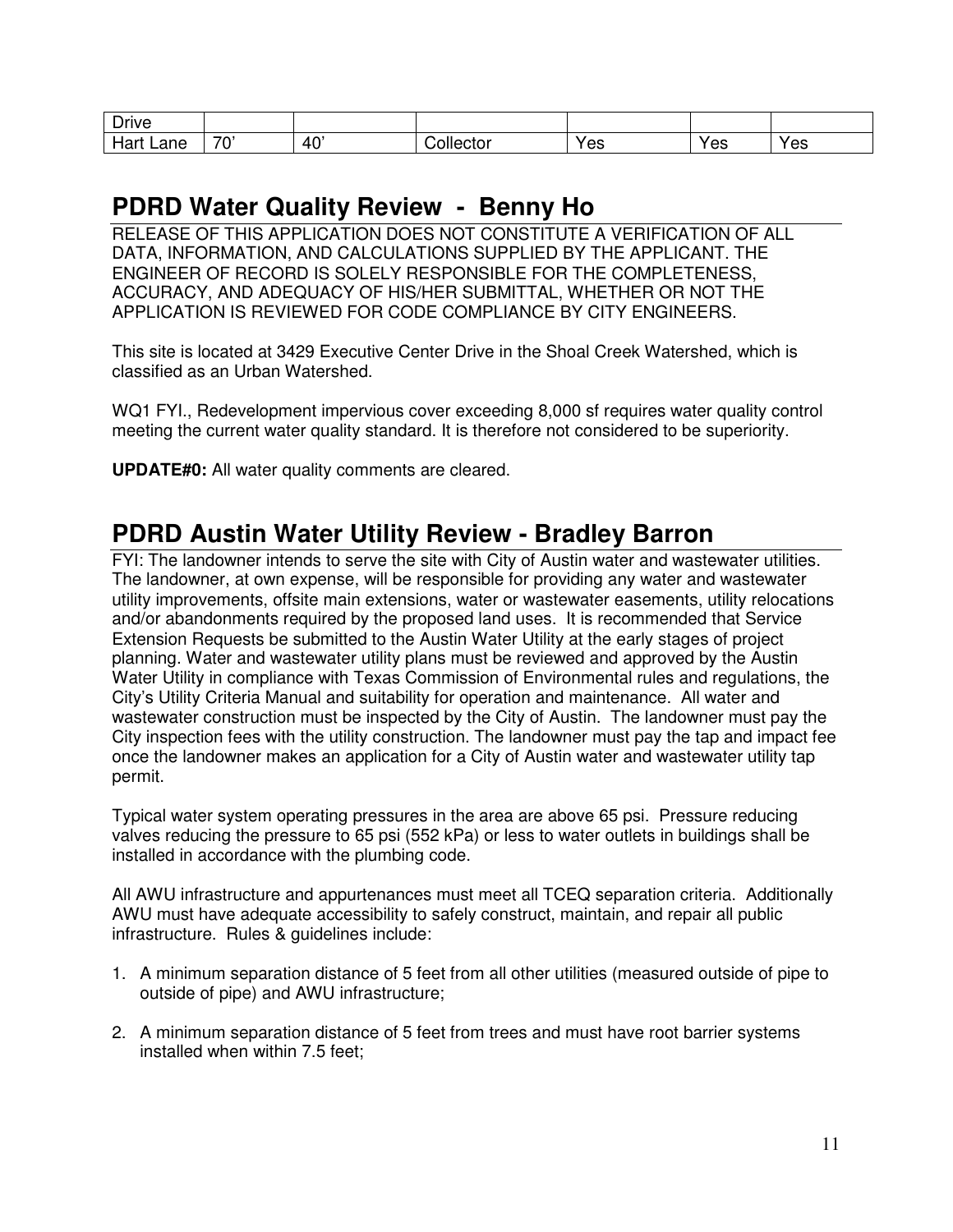- 3. Water meters and cleanouts must be located in the right-of-way or public water and wastewater easements;
- 4. Easements AWU infrastructure shall be a minimum of 15 feet wide, or twice the depth of the main, measured from finished grade to pipe flow line, whichever is greater.
- 5. A minimum separation of 7.5 feet from center line of pipe to any obstruction is required for straddling line with a backhoe;
- 6. AWU infrastructure shall not be located under water quality or detention structures and should be separated horizontally to allow for maintenance without damaging structures or the AWU infrastructure.
- 7. The planning and design of circular Intersections or other geometric street features and their amenities shall include consideration for access, maintenance, protection, testing, cleaning, and operations of the AWU infrastructure as prescribed in the Utility Criteria Manual (UCM)
- 8. Building setbacks must provide ample space for the installation of private plumbing items such as sewer connections, customer shut off valves, pressure reducing valves, and back flow prevention devices in the instance where auxiliary water sources are provided

# **Public Works – Bicycle Program: Nathan Wilkes**

1. Bicycle lanes on Hart Lane are complete. Bicycle Lanes on Wood Hollow will be complete this year.

# **UPDATE#1: Comment cleared.**

2. Request: Showers on site for tennants and employees per South Shore PUD From South Shore: "A building containing one or more GR uses, including cocktail lounge, totaling 5,000 square feet or more shall include shower facilities for bicycle riders. Such a building containing 20,000 square feet or more of GR uses including cocktail lounges, shall provide one facility for each gender. Otherwise, the building shall provide one unisex facility. The facilities shall be separately accessible from commercial / retail toilet facilities and include an area for changing clothes and storing personal items. The facilities may be located outside of the building in a common area accessible to all buildings subject to this requirement."

### **UPDATE#1: Comment cleared.**

3. Request: Secure Bicycle Parking per South Shore PUD (bicycle parking rooms in buildings for occupants, tennants and employees in addition to short term biycle parking for the general public). From South Shore: "For every ten vehicle parking spaces in the PUD, the owner shall provide one bicycle parking space. At least half the total spaces shall be either (a) Class I racks / parking spaces as defined in the City Transportation Criteria Manual or (b) spaces in a locked bicycle storage room with a means to secure individual bicycles within the room. Review and approval of bicycle parking placement by the City of Austin Bicycle Program or any successor program is required prior to site plan approval."

### **UPDATE#1: Comment cleared.**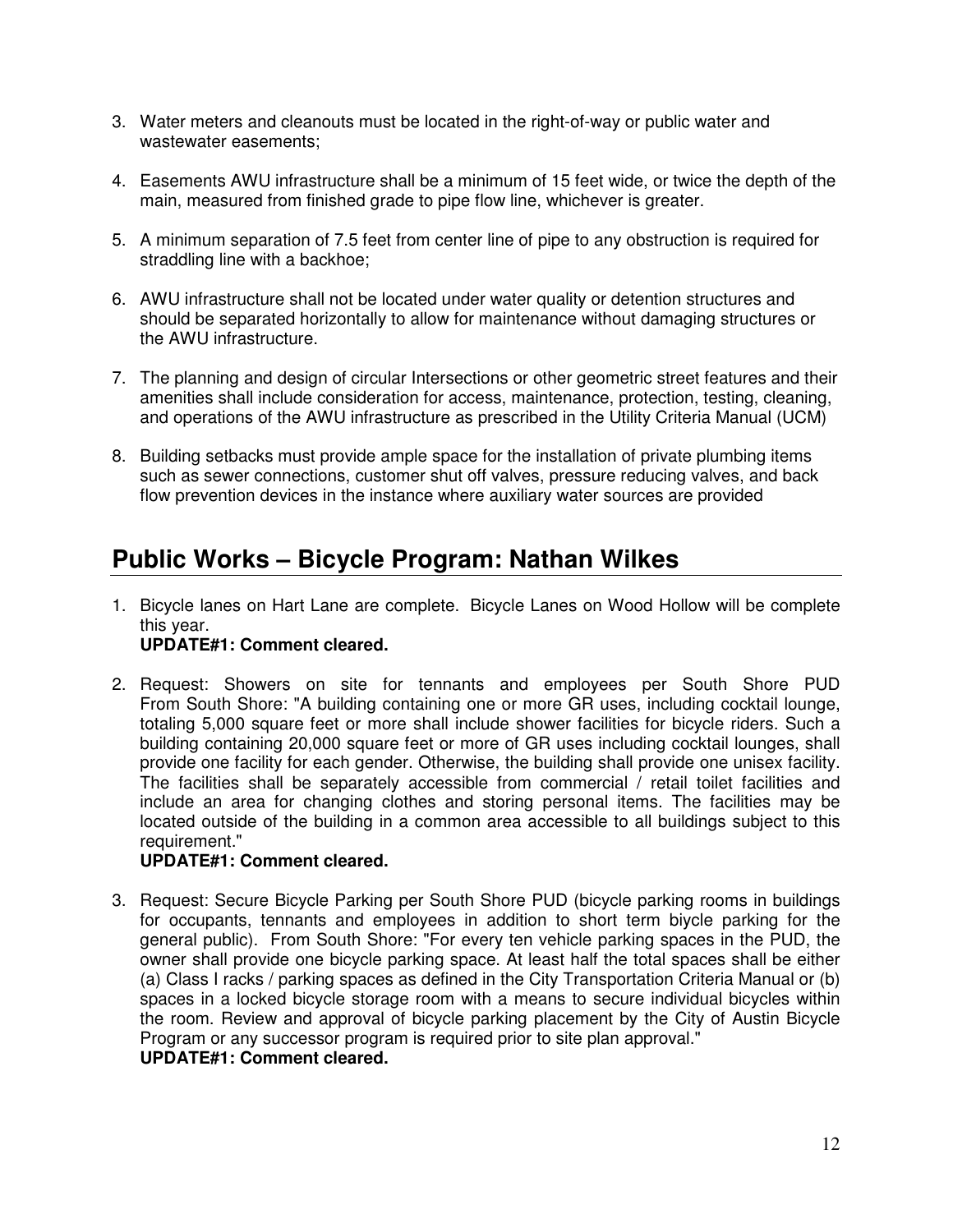- 4. Request: SUP along MoPac along site frontage. If additional superiority was desired limits could extend to the south connecting Far West to Spicewood Springs Road. This would create a tie in to the work that the Mopac Improvement Project is doing to improve the trail crossing at Far West to the east across the railroad tracks. **UPDATE#1: Comment understood.**
- 5. Request: Bicycle Lanes with 8' parking and 6' bicycle lanes and 10' travel lanes on Wood Hollow and Executive Center Drive internal to site. Current proposed cross section from developer uses substandard lane widths. **UPDATE#1: Comment cleared.**

### **UPDATE#1: ADDITIONAL COMMENTS**

6. Request: Widen Anderson Lane from Mopac to Shoal Creek by 2feet on each side of the median divided roadway in order to provide 6' bicycle lanes in each direction.

# **Watershed Protection: Wetland Biology – Andrew Clamann**

- 1. Please show all Wetland CEFs and label them "Wetland CEF" (FYI: The previous figures that I had seen did not include the wetland CEFs located in the upstream reach). **UPDATE#1: Currently, only one wetland CEF is shown in PUD figures, however applicant's Environmental Report indicates additional wetland CEFs within the channel south of Executive Center Drive. Please ensure that all wetland CEFs are shown in the figures.**
- 2. Please show a contiguous 50ft CEF setback from centerline on both sides of creek. **UPDATE#1: Currently, the only CEF setbacks shown in figures are the CEF setbacks associated with the Rimrock, however there should be CEF setbacks shown associated with wetland CEFs. PUD figures should show all CEF setbacks, including all wetland CEF setbacks. Instead of the Standard 150ft CEF setback from wetland CEFs, the applicant may apply a 50ft CEF setback from the centerline of the channels. This can be approved as an administratively modified CEF setback and reduction to setback area in conjunction with mitigation (see next comment) pursuant to ECM 1.10 (formerly ECM 1.3.0).**
- 3. Please include language in the PUD that unambiguously states preservation of the CEFs, short term impacts to the CEF setback for restoration, and longer preservation of the CEF setbacks in a natural condition (full growth). **UPDATE#1: Repeat comment**
- 4. Please include language, plan view figures and details in the PUD that unambiguously indicate the riparian buffer restoration activities which will occur within the CEF setback. This should include removal of all impervious cover and restoration of the channel, banks, floodplain benches and riparian corridor to a more natural stream morphology and native plantings. Stream morphology of upstream reach can be used as a template for downstream reach. Proposed restoration shall be approved by ERM prior to PUD approval. Please provide restoration plan to this reviewer.

**UPDATE#1: In order to mitigate for the reduction to the total area of the Standard CEF Setback for wetland CEFs, applicant must demonstrate compliance with mitigation guidance in ECM 1.10 (formerly ECM 1.3.0). This reviewer recommends enhancement**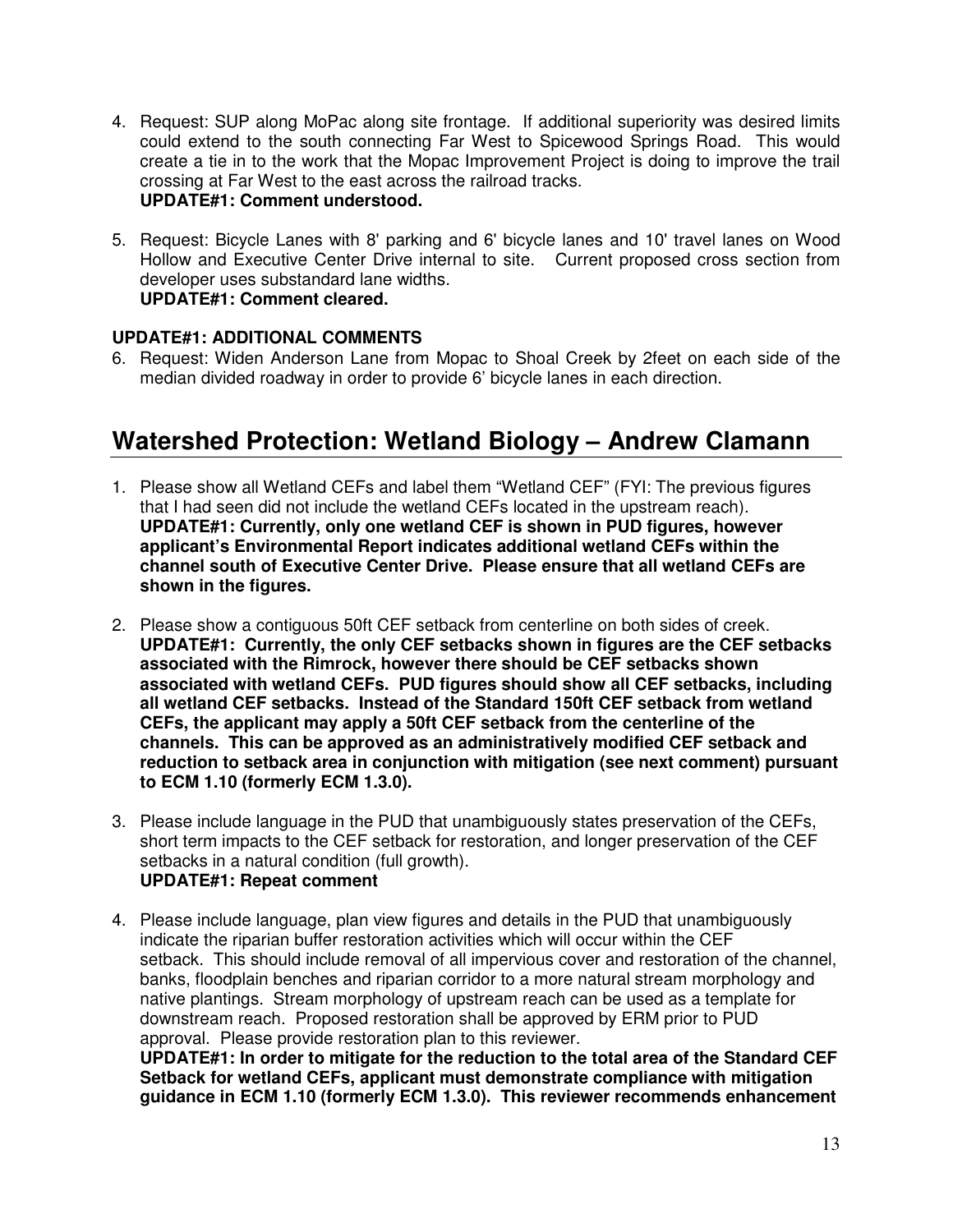**of one bank of the channel north of Executive Center Drive. Currently the historic bank armoring of the channel north of Executive Center Drive has created a narrow cross section which creates increased velocity during storm events that scours inchannel habitat. Restoring a wider cross section to the channel may restore the creek (similar to cross section to the south of Executive Center Drive). Widening the cross section of the channel and restoration of one of the banks north of Executive Center Drive may be considered "enhancement" which shall mitigate for the reduction to the standard CEF setback for wetlands.**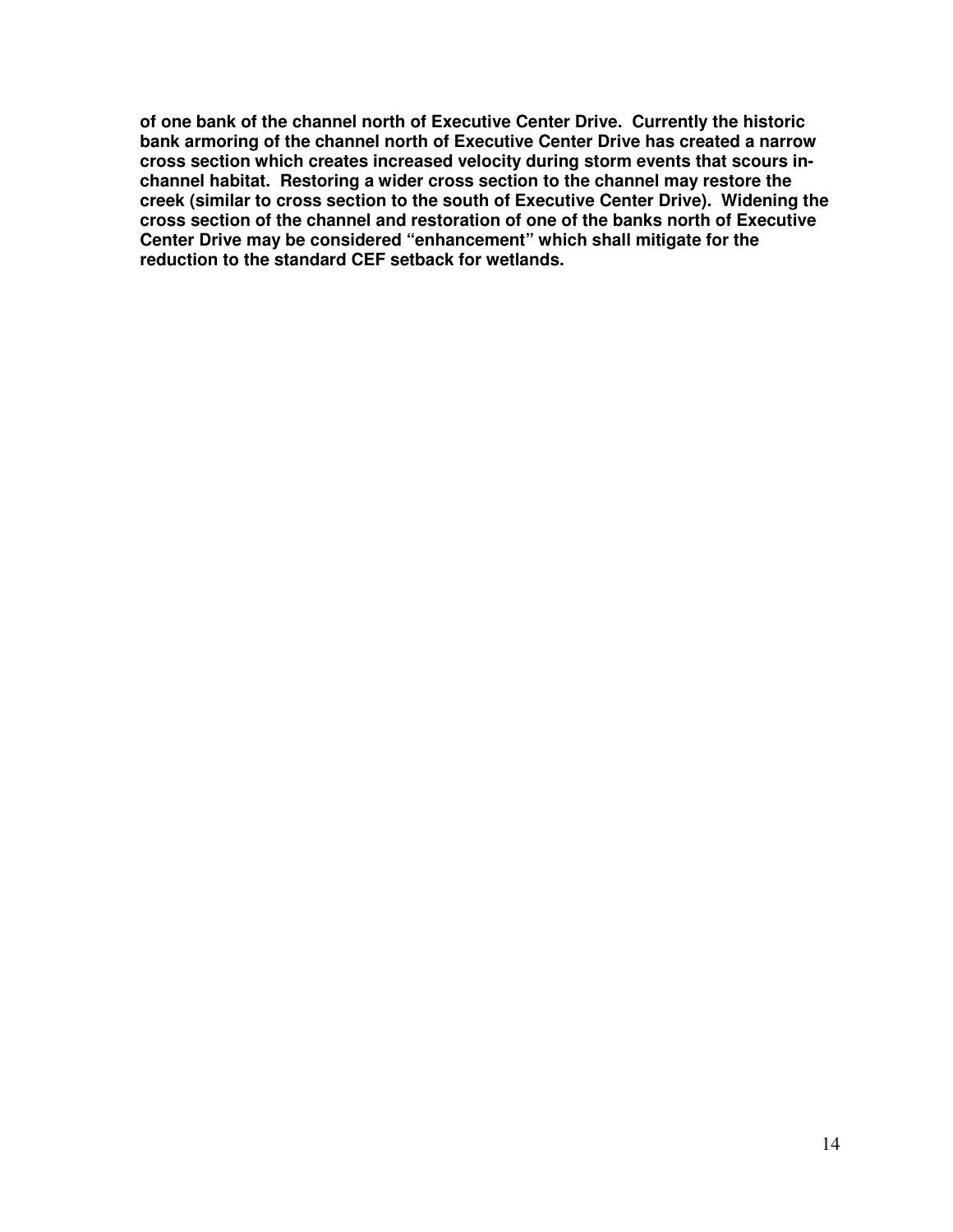# **Planning & Zoning Review - Tori Haase**

### **Tier 1 Requirement/Superiority Table:**

- 1. (Item #2) Upon completion of the tree survey and coordination with the City Arborist, please specify the exact number of trees (protected and heritage) that will be preserved. What is the plan for mitigation? **UPDATE#1: An exact number was not given. How many Protected trees and how many Heritage trees will be preserved?**
- 2. (Item #2) Please elaborate or define "innovated design and high quality construction" **UPDATE#1: Comment understood/Cleared.**
- 3. (Item #2) Given that the parking garages would be multiple stories with multiple stories of office above, how will their visual presence be minimized architecturally (given they will be too tall to screen)? **UPDATE#1: Comment understood/Cleared.**
- 4. (Item#5) What is the source of your data that this redevelopment will provide 3500 permanent jobs? **UPDATE #1: Comment cleared.**
- 5. (Item#6) Specify the reduction in impervious cover levels –in terms of to what's there today, and what could be if the project were developed under a GR/MU scenario. Elsewhere it is indicated the site will be at 65% IC, but what's the reduction? **UPDATE#1: Comment cleared.**
- 6. (Item#7) What has the response been from these COA departments? If not interested, have you also approached PARD or other City departments about satellite office space? Is this space also included in the civic square feet? **UPDATE#1: Is this space also included in the civic square feet calculation?**

### **Tier 1 Requirement/Superiority Table – Mixed Use Development:**

- 7. (Item#2) Sidewalk is also proposed along the east side of Hart Lane (note 12). If you are not proposing construction of a sidewalk along Mo-Pac, are there other connectivity options or enhancements proposed between the proposed PUD and the surrounding neighborhoods? **UPDATE#1: Comment understood/Cleared.**
- 8. (Item#3) Should this be re-phrased as multiple story or multi-story office building? What's the difference between a mixed-use building and the commercial buildings? As staff understands the proposal, there are essentially four possible building types: office, office with retail/civic uses; office with retail/civic uses and/or residential uses, and residential only. **UPDATE#1: Comment understood/Cleared.**

**Tier 2 Compliance/Superiority Table:**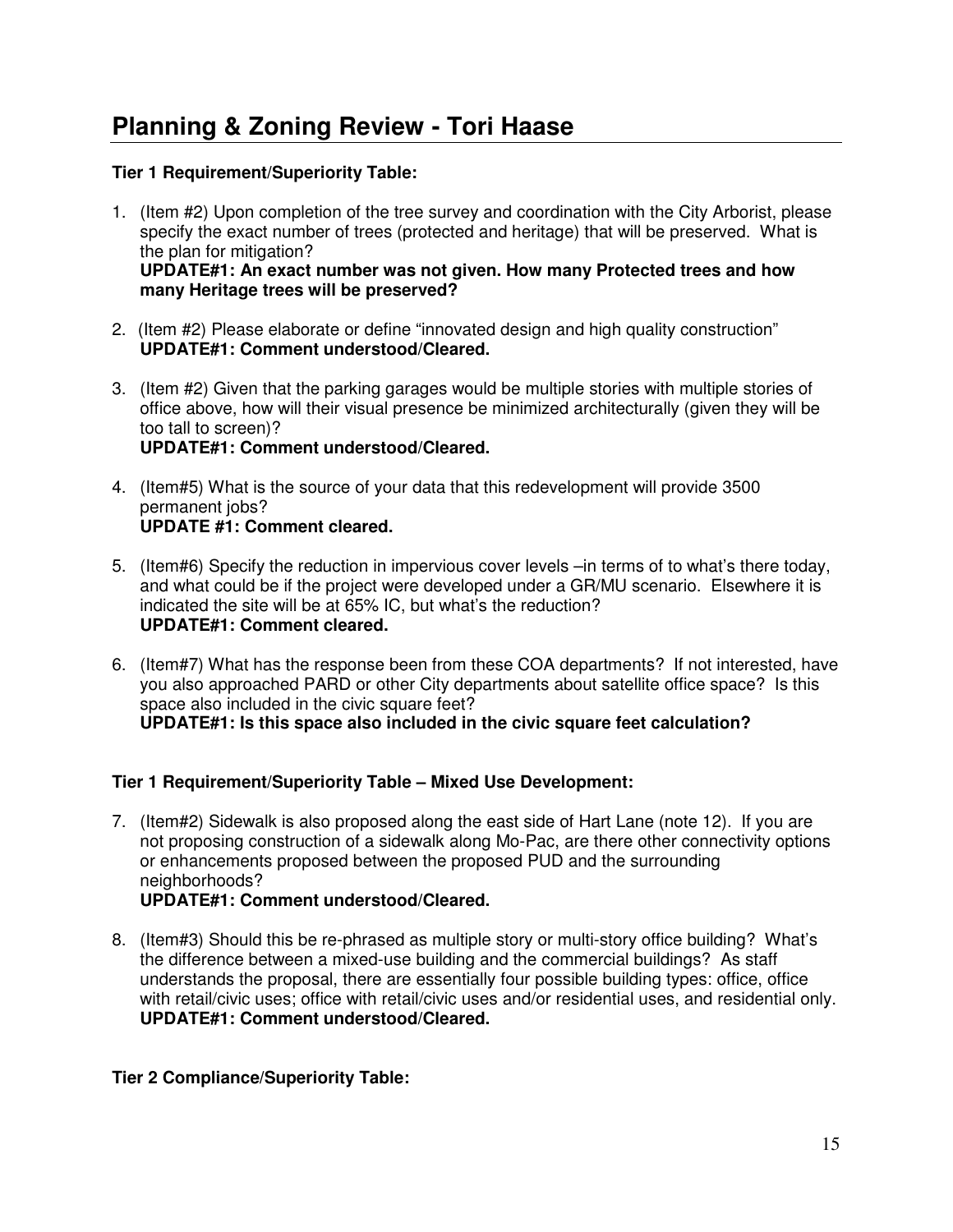- 9. (Item#1) Please provide the square feet. Provide calculations showing how this number was derived. If the exact number is unknown, provide a minimum. **UPDATE #1: Comment cleared.**
- 10. (Item#2) Please provide calculations. **UPDATE #1: Comment cleared.**
- 11. (Item#4) Provide documentation that the Art in Public Places Program is amendable to your proposal. What is meant by "providing the art directory"? **UPDATE #1: Please provide a letter or documentation of your communication with the Art in Public Places Program about how you plan to incorporate art into this project. The documentation should include comments from the Art in Public Places Program.**
- 12. (Item#7) Will spots for EV charging also be provided to residents? Presumably, "the public" includes both visitors and employees of office spaces. What amount of bicycle parking is required and will be provided? See also the bicycle reviewer's comments for shower facilities and other requests.

#### **UPDATE#1: Comment understood and is being addressed in the Public Works Bicycle Program Comments.**

- 13. (Item#9) Areas A, D, and E have frontage on MoPac, but these buildings also have frontage to Executive Center Drive, Wood Hollow or Spicewood Springs. Will the sides that face these streets have pedestrian oriented uses? **UPDATE#1: Comment understood.**
- 14. (Item#10) The site development regulations for maximum height, maximum floor area ratio, and maximum building coverage in a PUD with residential uses may not exceed the baseline except with compliance to Section 2.5.2 (a report approved by NCHD and commitment for on-site affordable housing or donation in lieu of), as development bonuses. 1) If the residential component remains, has such a report been filed with the NCHD? 2) Do you have alternative proposals if the residential component is reduced or removed?

**UPDATE#1: Comment understood and is being addressed in the NHCD Comments.** 

### **Land Use Plan Comments**

- 15. (Sheet 1) The LUP depicts "minimum" open zones distributed throughout the site. Please approximate the size of these areas. **UPDATE#1: Comment cleared.**
- 16. (Sheet 1) The superiority chart and the LUP notes refer to tracts as "area". For the sake of consistency, please change "Proposed Parcel Boundary" to area; alternately, change reference from area to parcel, or everything to "tract." **UPDATE#1: (Sheet 2) Change the terminology from "lots" to "Areas" in comment #1.**
- 17. (Sheet 2- #1) Surface parking for visitors is this associated with the townhomes or also for office and retail patrons? **UPDATE#1: Where will visitors to the residential uses park?**
- 18. (Sheet 2- #3) Please provide the square feet. Provide calculations showing how this number was derived.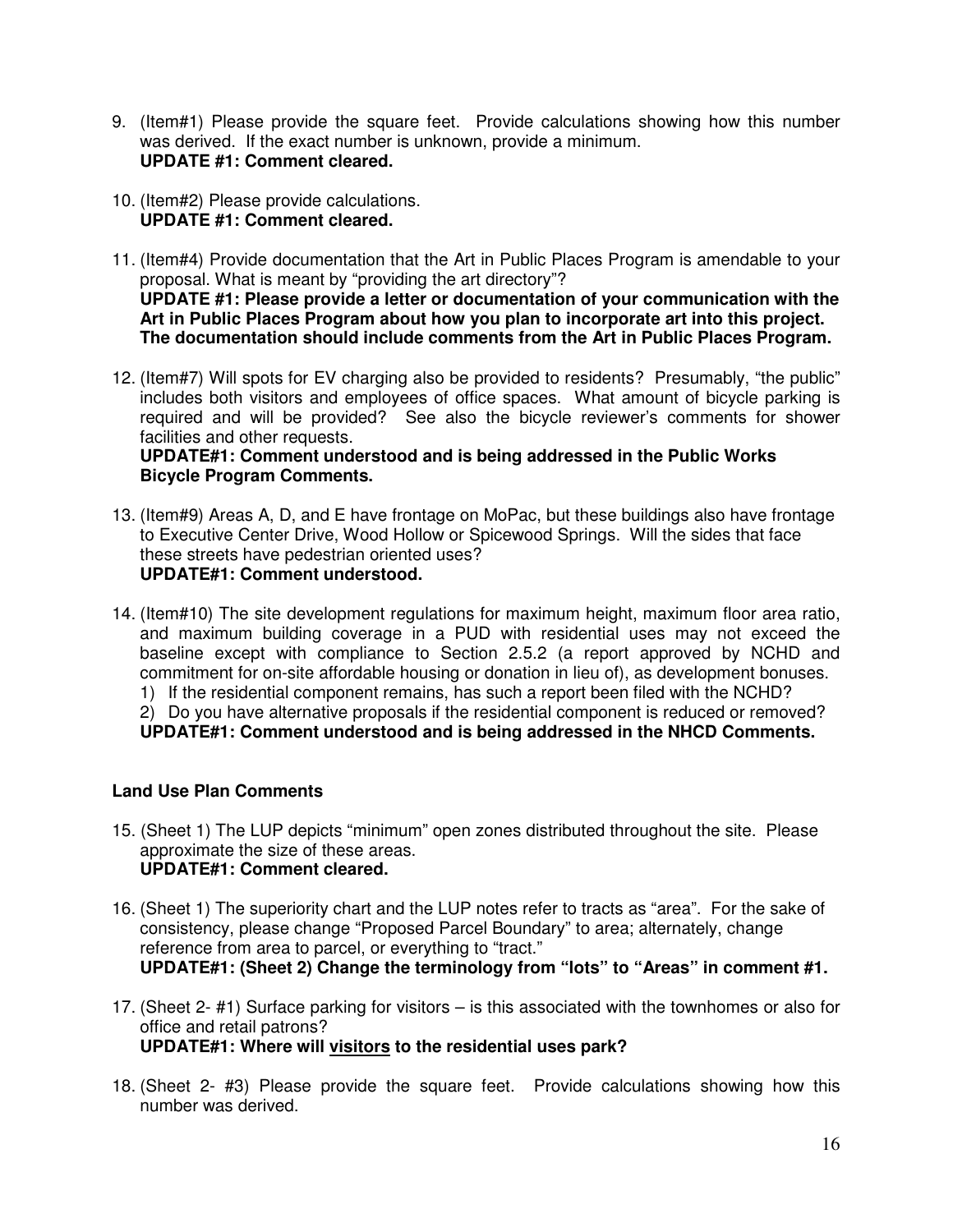### **UPDATE#1: Comment cleared.**

- 19. (Sheet 2- #6) Is the meeting room space (Note 18) included in this amount? What other civic uses are contemplated? Is the 100,000 square feet of these three uses consistent with the TIA numbers? **UPDATE#1: Comment cleared.**
- 20. (Sheet 2- #13) Since this property is not in the WO, please list the pedestrian-oriented uses. Also, why is there no such use proposed on Area G? **UPDATE#1: Comment cleared.**
- 21. (Sheet 2- #15) This seems to need rewording. See also environmental reviewer's note #8. **UPDATE#1: Comment cleared.**
- 22. (Sheet 2- #16) Trees are not depicted on the LUP. Will there be an exhibit or another sheet added? **UPDATE#1: Comment cleared.**
- 23. (Sheet 2- #25) Please refer to lots as areas or parcels (for consistency). Please indicate the Site Development Standards in the table supersede base district requirements for all tracts. **UPDATE#1: Comment cleared.**
- 24. (Sheet 2- Site Development Standards Table) If the impervious cover is limited to 65%, explain how the building coverage can be higher. **UPDATE#1: Comment cleared.**
- 25. (Sheet 2) What is the rationale behind inclusion/specification of minimum lot size and frontage? Related, are these values appropriate given a potential townhouse-style development? **UPDATE#1: Please incorporate the items from the Site Development Standards Table and related notes (\*) below the table on LUP, Sheet 2, to the table on LUP, Sheet 1. The table on LUP Sheet 2 is not necessary.**
- 26. (Sheet 3) Please provide a table that identifies locations of new and existing sidewalks/bike lanes (in addition to what is listed in the legend) **UPDATE#1: a table was provided in the responses to the Master Comment Report, however there was no table added to LUP Sheet 3. Please add the table to LUP Sheet 3.**
- 27. (Sheet 3) Please identify heavy dashed line and solid line in legend (parcel/area/tract boundary and edge of pavement) **UPDATE#1: Comment cleared.**
- 28. There are existing sidewalks, along Wood Hollow (both sides), Executive Center (north side), and along the MoPac Service Road that appear to be identified as new. Is this just a graphic error, or are the existing sidewalks being replaced with standard Core Transit Corridor sidewalks according as per the typical proposed cross-section? This might be clarified in the table requested in #26 above.

**UPDATE#1: Comment cleared.**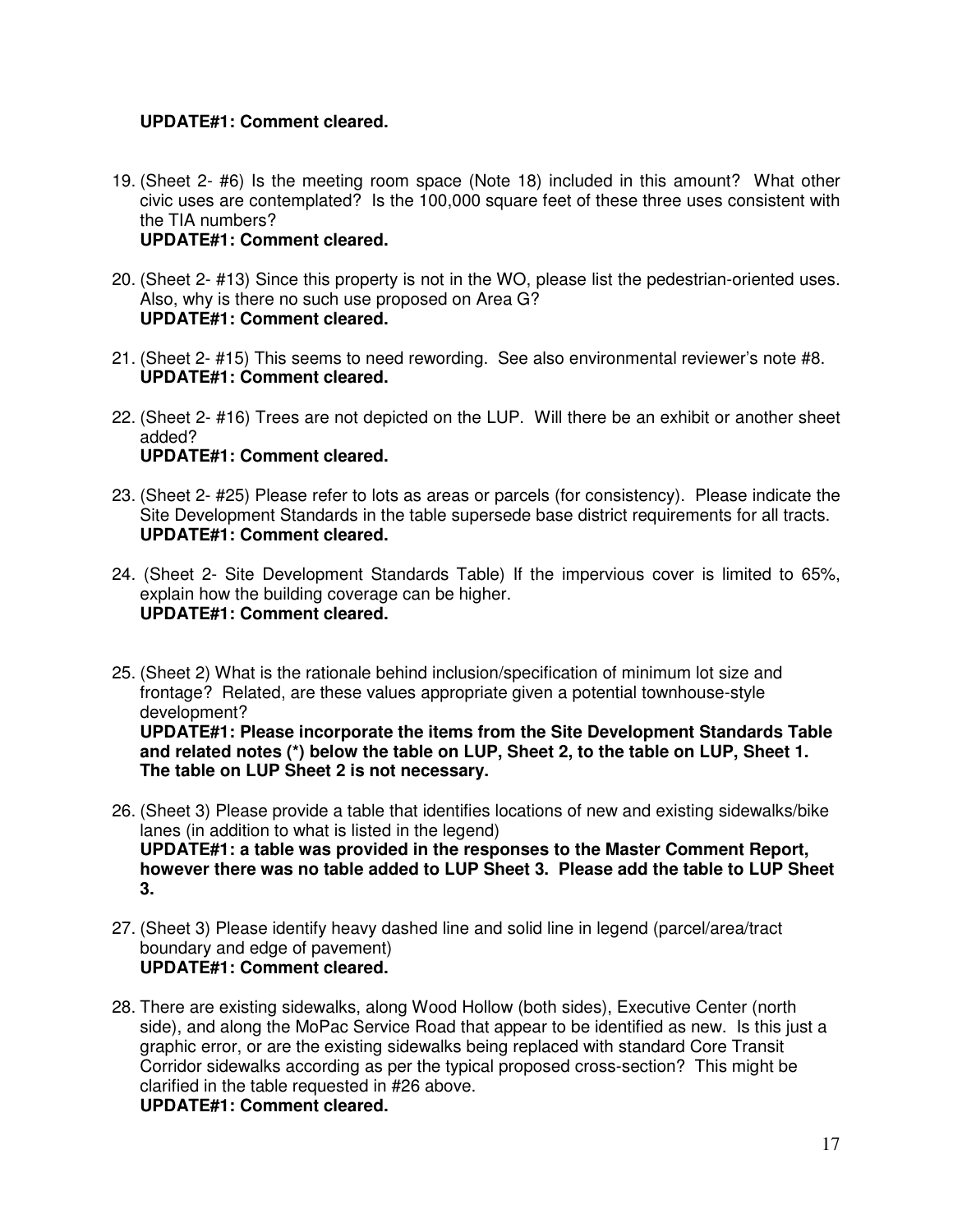### **GENERAL QUESTIONS:**

29. Imagine Austin Comprehensive Plan - There has been much discussion about whether the proposal is a Neighborhood Center as envisioned in the Imagine Austin Comprehensive Plan, and whether this location is such. Please elaborate on what makes the proposal a neighborhood center and at this location.

#### **UPDATE#1: Repeat comment. Please provide, in writing, the verbal explanation given to Staff regarding this subject.**

30**.** Environmental Superiority - The proposal for redevelopment indicates superiority by bringing the site into compliance with current environmental regulations, especially as relates to water quality. Please explain to what degree the proposal is different than redevelopment of the site under a GR-MU or similar scenario. **UPDATE#1: Comments understood.** 

Related, staff has fielded numerous requests for an accounting of what could be done with existing zoning entitlements. Staff recognizes that there are any number of scenarios (uses by space per use) that could be developed. Any use, or mix of uses, will have different parking requirements, and different traffic generating implications. At the same time, this is not a vacant greenfield; trees, compatibility requirements, other environmental features, traffic constraints, if any, and a developer's creativity and innovation would all come into play. Nonetheless, the question is forwarded: do you have an estimate of what could be developed, in terms of square feet and parking requirements, for a typical development under the existing zoning?

# **UPDATE#1: Comments understood.**

31. Height - The proposed height along Mo-Pac is several times that allowed under conventional GR or GO zoning. Outside the downtown area, and some examples along Barton Springs Road south of downtown, heights are generally determined by a base zoning district, such as office along Loop 360 or Southwest Parkway, or even elsewhere along Mo-Pac. There are two exceptions along Mo-Pac, the Domain (LI-PDA), which is capped at 150 feet, and commercial highway services (CH) zoning that is permissible along and north of US 183, which tops out at 120 feet. The Domain was envisioned as another "downtown" at the time of its adoption, whereas CH is seen as single major mixed use development of a service nature that includes any combination of office, retail, commercial, and residential uses.

a. Please explain how the proposed heights were derived. Staff understands that an increase in open space/pervious cover is correlated to a smaller building footprint and thus height. Please explain how the proposed reduction in impervious cover translates into or equates to increase in building height. Is there a logic or justification that relates these in some proportion?

### **UPDATE#1: This item is in ongoing discussion by Staff.**

b. Among the zoning principles staff must consider is 1) granting of the zoning should not in any way set an undesirable precedent for other properties in the neighborhood or within other areas of the city and 2) zoning should satisfy a public need and not constitute a grant of special privilege to an individual owner; the request should not result in spot zoning. **UPDATE#1:** Comment understood.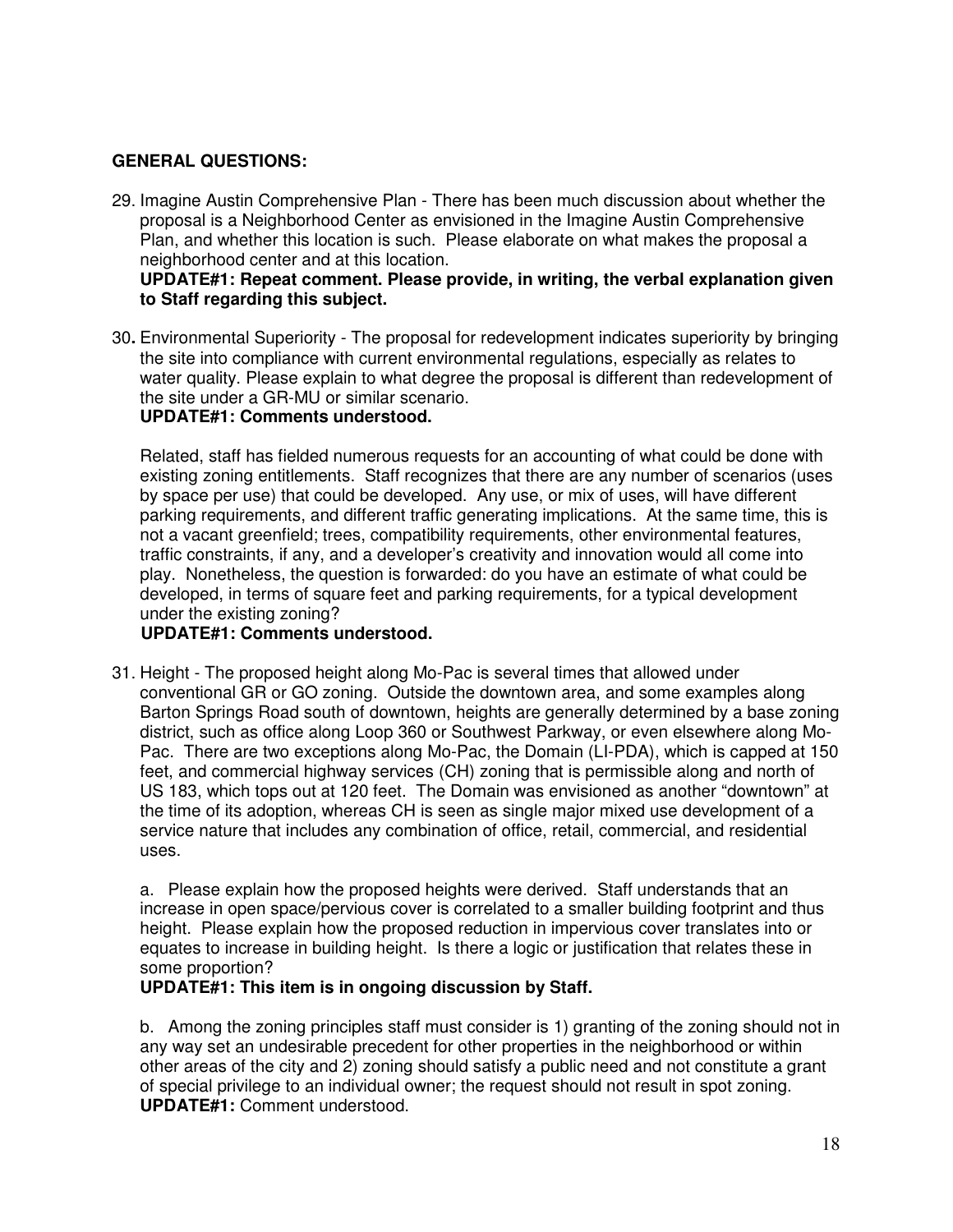c. By its nature, a PUD is unique and customized zoning. But two questions among staff as it relates to these principles are if the PUD is recommended and adopted, does this height set a precedent (negative, neutral, or positive) for other intersections along Mo-Pac? The concern goes to whether buildings that exceed current zoning districts are appropriate at these intersections. (Traffic at such intersections is also a concern, but presumably if part of the transportation/TIA review). Second, the community benefits proposed to meet superiority criteria aside, please explain the public need satisfied with this PUD application. **UPDATE#1: Please elaborate how you feel that a public need is satisfied with the proposed development.**

32. Increase in FAR - As depicted, it appears some areas will have a higher or lower FAR than allowed under the proposed PUD versus current zoning (on a per tract basis). In total, however, the FAR of 1.12 represents an increase of just over 55% across the entire site. Staff understands a reduced impervious cover leads to greater height if the FAR is held constant. How does a reduction in impervious cover also translate into a request for additional FAR?

**UPDATE#1: Is the increase in FAR for a portion of the proposed development, as per your responses submitted in UPDATE1, a result of compromise between achieving less impervious cover but without requesting additional height to the original request?**

33. Bonus Development - Is residential only located in Areas A and G? Or will there be residential in other areas? Regardless of the underlying baseline, there is a difference between a bonus area of 20' versus an expanded bonus area. The requested difference in FAR and height (current zoning versus proposed) are 128% and 50%, and 87% and 50% for Areas A & G, respectively. Similarly, the biggest difference (between current and proposed) in FAR is for Area D (150%), as is the height (275%). Please elaborate and discuss how participating in affordable housing options for residential portions, if any, or other proposed community/neighborhood benefits are superior for the entire project (and not just for any residential components). Staff recognizes the residential portion may be reduced or removed, so please discuss alternate scenarios and community benefits (i.e., superiority) as necessary.

#### **UPDATE #1: What is the status of any agreements reached with NHCD regarding affordable housing? PLEASE NOTE, this item is still being discussed among Staff.**

34. Benefits Summary - Based on previous experience, it appears Council prefers a listing or summary of all the public benefits, which may be slightly different than superiority items. In other words, what are the tangible and obvious public benefits that make this project superior to entitlements under existing (or even higher district) zoning for the community of Austin? To the extent you can provide a benefits summary, please do so. **UPDATE#1: Please provide a list of public benefits that summarizes the superiority tables in a concise way.** 

#### **UPDATE#1: ADDITIONAL COMMENTS**

- 35. LUP (Sheet 1) Please provide building coverage numbers.
- 36. LUP (Sheet 1) Please list the F.A.R. ratios in a standard format.
- 37. Add TCAD to "Existing Parcel Boundary" in the Legend.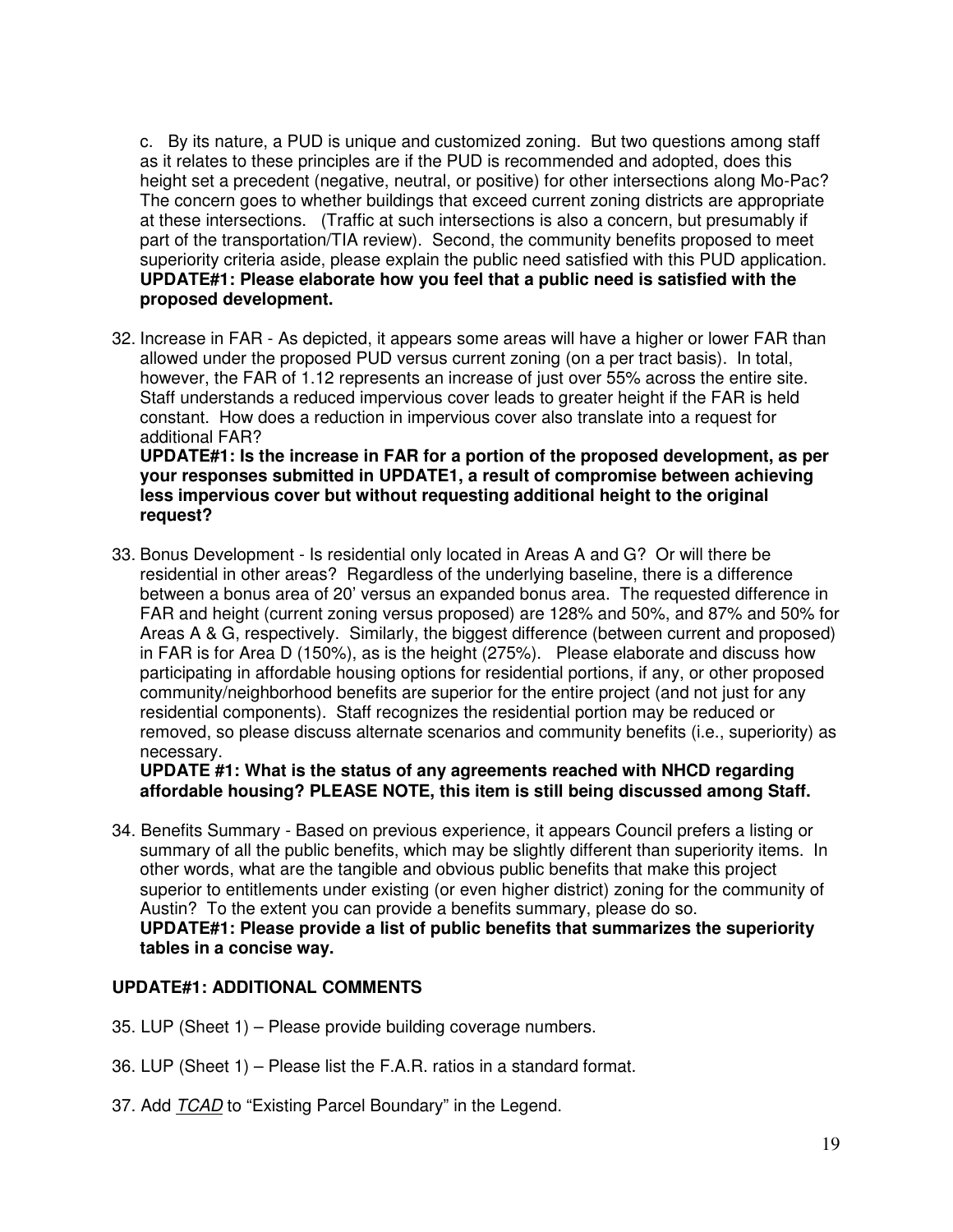- 38. LUP (All Sheets) Please add the zoning case number to the bottom right corner.
- 39. LUP (All Sheets) Please change the department name to "Planning and Zoning Department"
- 40. Please provide conceptual/visual context as an exhibit.
- 41. LUP (All Sheets) Please make the street name font larger.
- 42. Are any of the buildings proposed for a mixture of both residential and non-residential uses, within one structure, in other words, a vertical mix of uses.
- 43. Which area will host the Civic Space?
- 44. Is the 1,500 sq. ft. of space that is being offered to Austin Fire Department included in the 10,000 sq. ft of space that is being proposed for retail, civic, or pedestrian oriented uses?
- 45. Are there any Civic uses proposed other than the rent-free space being offered to the AFD?
- 46. I do not see that a variance to compatibility is being requested. Will you be requesting a variance to compatibility? If so, please include this variance to the "MODIFICATIONS TO CODE" text box on LUP-Sheet 2.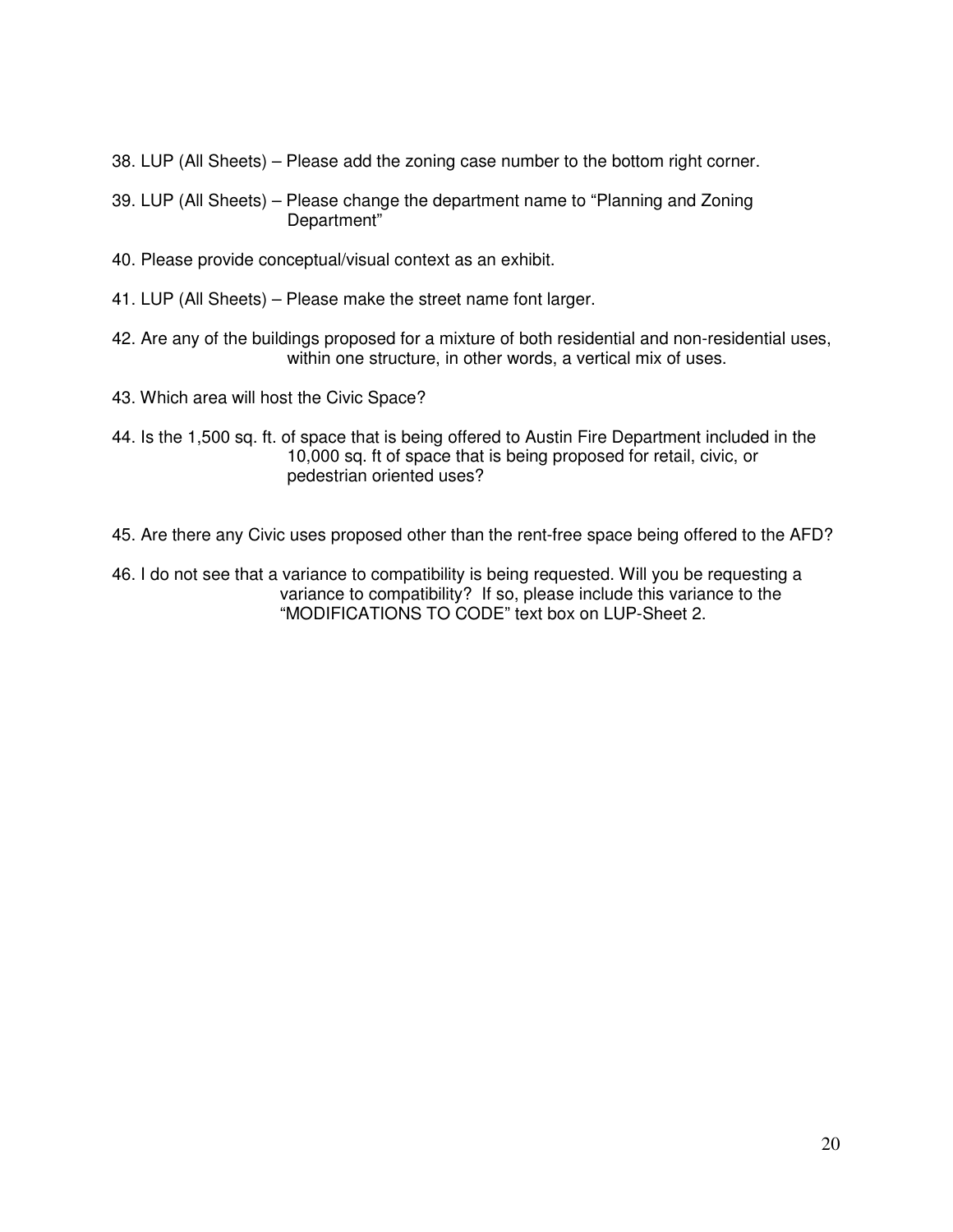### **CASE MANAGER – Tori Haase – (512) 974-7691**

A PRELIMINARY STAFF RECOMMENDATION CANNOT BE ISSUED AT THIS TIME BASED ON THE INFORMATION PROVIDED. A STAFF RECOMMENDATION WILL NOT BE ISSUED UNTIL THE ASSOCIATED TIA HAS BEEN APPROVED.

A formal update is required. Please submit **10** copies of updated materials to INTAKE for distribution to the 10 Staff that provided review comments *requiring a response*. Please provide all required documentation to the individual reviewer who requested it. PLEASE CLEARLY LABEL ALL PACKETS WITH THE REVIEWER'S NAME.

Please provide **2 additional copies** of the update materials and response letters to the Zoning Review/Case Manager. Please Note: You must make an appointment with the Intake Staff (974-2689) to submit the update. PLEASE BRING ALL COPIES OF THIS REPORT WITH YOU UPON SUBMITTAL TO INTAKE.

#### **\* \* \* Additional comments may be generated as requested information is provided \* \* \***

PLEASE NOTE: Release of this application does not constitute a verification of all data, information and calculations supplied by the applicant. The engineer of record is solely responsible for the completeness, accuracy and adequacy of his/her submittal, whether or not city engineers review the application for code compliance.